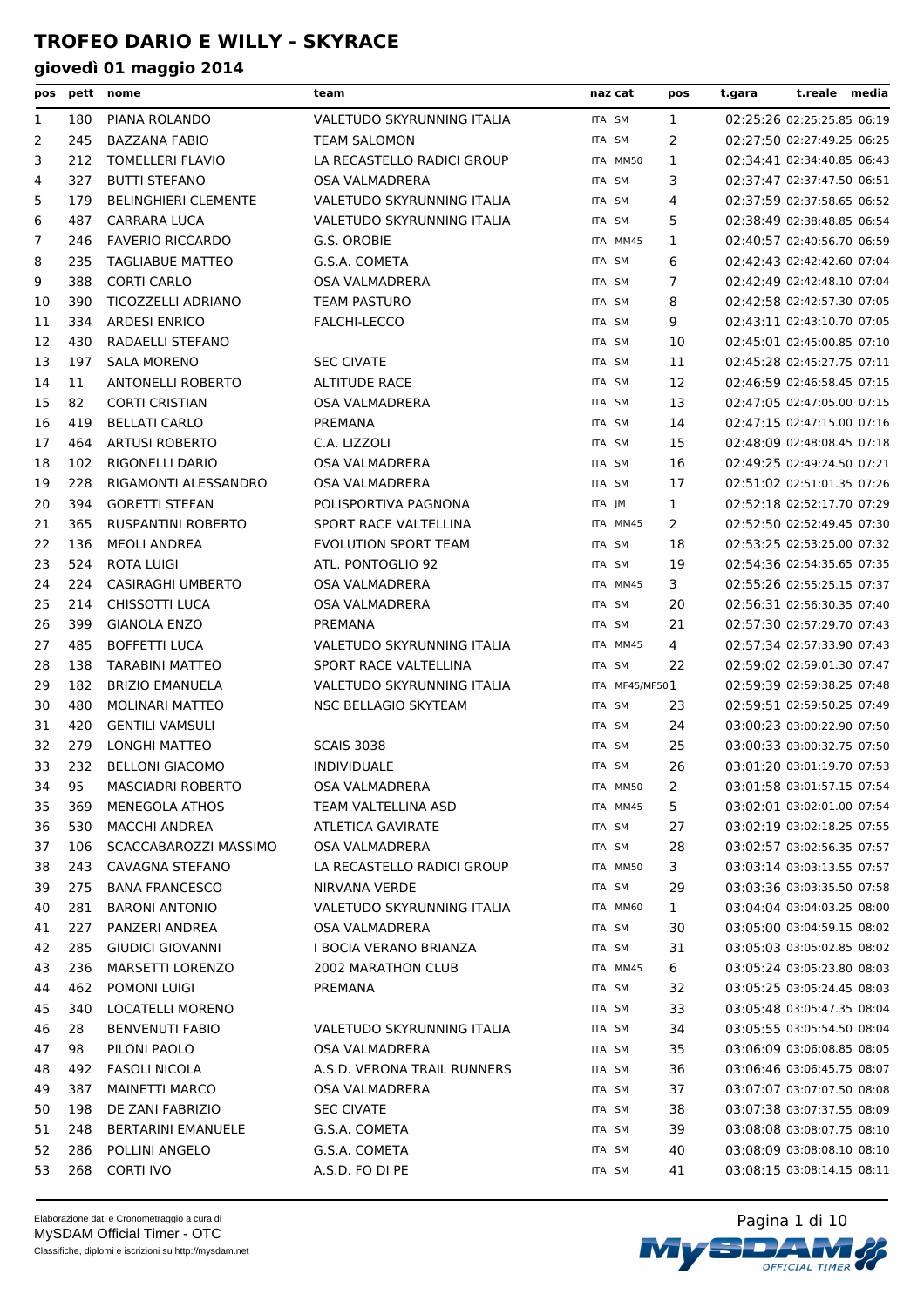| pos     |     | pett nome                     | team                           | naz cat  |                | pos            | t.gara | t.reale media              |  |
|---------|-----|-------------------------------|--------------------------------|----------|----------------|----------------|--------|----------------------------|--|
| 54      | 326 | RIGAMONTI ALESSIO             | OSA VALMADRERA                 | ITA JM   |                | 2              |        | 03:08:30 03:08:29.95 08:11 |  |
| 55      | 522 | <b>BUZZONI LISA</b>           | LA SPORTIVA                    | ITA SF   |                | $\mathbf{1}$   |        | 03:08:31 03:08:30.80 08:11 |  |
| 56      | 444 | <b>BORTOLOTTI STEFANO</b>     |                                | ITA SM   |                | 42             |        | 03:08:34 03:08:33.50 08:11 |  |
| 57      | 315 | VISMARA ANDREA                | G.S. AVIS OGGIONO              | ITA SM   |                | 43             |        | 03:08:48 03:08:47.85 08:12 |  |
| 58      | 466 | <b>GIANOLA LUCA</b>           | PREMANA                        | ITA MM45 |                | 7              |        | 03:08:53 03:08:53.00 08:12 |  |
| 59      | 217 | <b>GREPPI DAVIDE</b>          | OSA VALMADRERA                 | ITA JM   |                | 3              |        | 03:09:45 03:09:44.30 08:14 |  |
| 60      | 76  | <b>ALBERTI MATTEO</b>         | <b>OSA VALMADRERA</b>          | ITA SM   |                | 44             |        | 03:10:13 03:10:12.15 08:16 |  |
| 61      | 263 | <b>ROSSI DAVIDE</b>           | G.S. CHIURO                    | ITA SM   |                | 45             |        | 03:10:27 03:10:26.30 08:16 |  |
| 62      | 244 | <b>BERIZZI ROBERTO</b>        | LA RECASTELLO RADICI GROUP     | ITA MM50 |                | 4              |        | 03:10:58 03:10:57.40 08:18 |  |
| 63      | 441 | ROMANIN PAOLA                 | TEAM ALDO MORO PALUZZA DYNAFIT | ITA SF   |                | $\overline{2}$ |        | 03:11:00 03:11:00.00 08:18 |  |
| 64      | 249 | PONZONI RICCARDO              | POL. LIB. CERNUSCHESE          | ITA SM   |                | 46             |        | 03:11:51 03:11:50.75 08:20 |  |
| 65      | 442 | CASTELNUOVO MARCO             | G.S.A. COMETA                  | ITA SM   |                | 47             |        | 03:12:00 03:11:59.10 08:20 |  |
| 66      | 381 | CASTELNOVO GIUSEPPE           | OSA VALMADRERA                 | ITA MM50 |                | 5              |        | 03:12:09 03:12:08.35 08:21 |  |
| 67      | 284 | <b>VALSECCHI CRISTIAN</b>     | EVOLUTION SPORT TEAM           | ITA SM   |                | 48             |        | 03:12:12 03:12:11.45 08:21 |  |
| 68      | 226 | <b>GALBUSERA ALESSANDRO</b>   | <b>OSA VALMADRERA</b>          | ITA MM45 |                | 8              |        | 03:12:14 03:12:13.25 08:21 |  |
| 69      | 455 | <b>GIUDICI RICCARDO</b>       | VALETUDO SKYRUNNING ITALIA     | ITA SM   |                | 49             |        | 03:12:50 03:12:49.35 08:23 |  |
| 70      | 367 | <b>BARLASCINI MARIO</b>       | TEAM VALTELLINA ASD            | ITA MM55 |                | 1              |        | 03:13:11 03:13:10.95 08:23 |  |
| 71      | 359 | <b>BENEDETTI DEBORA</b>       | PREMANA                        | ITA SF   |                | 3              |        | 03:13:15 03:13:14.10 08:24 |  |
| 72      | 490 | <b>CARRARA ELIO</b>           | <b>FLY-UP SPORT</b>            | ITA MM50 |                | 6              |        | 03:14:11 03:14:10.40 08:26 |  |
| 73      | 178 | <b>TALLARICO STEFANO</b>      | CARVICO SKY RUNNING            | ITA SM   |                | 50             |        | 03:14:17 03:14:17.00 08:26 |  |
| 74      | 424 | <b>GAWLIK EVAN</b>            |                                | USA SM   |                | 51             |        | 03:14:34 03:14:34.00 08:27 |  |
| 75      | 108 | <b>VALSECCHI LUIGI ENRICO</b> | OSA VALMADRERA                 | ITA MM45 |                | 9              |        | 03:14:41 03:14:40.25 08:27 |  |
| 76      | 321 | <b>RIVA ROBERTO</b>           | POLISPORTIVA PAGNONA           | ITA SM   |                | 52             |        | 03:14:50 03:14:49.15 08:28 |  |
| 77      | 256 | <b>FAZZINI OTTAVIO</b>        | PREMANA                        | ITA MM50 |                | $\overline{7}$ |        | 03:15:00 03:14:59.25 08:28 |  |
| 78      | 39  | <b>BRAMBILLA MASSIMO</b>      | CARVICO SKY RUNNING            | ITA MM50 |                | 8              |        | 03:15:05 03:15:04.40 08:28 |  |
| 79      | 481 | ARRIGONI GIULIANA             | <b>TEAM TECNICA</b>            |          | ITA MF45/MF502 |                |        | 03:16:00 03:15:59.35 08:31 |  |
| 80      | 283 | CRIPPA ALESSANDRO             | FALCHI-LECCO                   | ITA SM   |                | 53             |        | 03:16:12 03:16:11.40 08:31 |  |
| 81      | 545 | <b>GANDOLFI ANDREA</b>        | OSA VALMADRERA                 | ITA SM   |                | 54             |        | 03:16:24 03:16:23.25 08:32 |  |
| 82      | 373 | RATTI LUCIO                   | PREMANA                        | ITA MM50 |                | 9              |        | 03:16:45 03:16:44.35 08:33 |  |
| 83      | 449 | <b>COLOMBO MARCO</b>          | G.S.A. COMETA                  | ITA SM   |                | 55             |        | 03:17:02 03:17:01.90 08:33 |  |
| 84      | 92  | <b>LOMBARDINI LUCA</b>        | OSA VALMADRERA                 | ITA SM   |                | 56             |        | 03:17:23 03:17:22.75 08:34 |  |
| 85      | 467 | <b>COLOMBO GIUSEPPE</b>       | <b>ALTITUDE RACE</b>           | ITA MM50 |                | 10             |        | 03:17:31 03:17:30.10 08:35 |  |
| 86      | 447 | <b>BELLATI MAURIZIO</b>       | PREMANA                        | ITA MM45 |                | 10             |        | 03:17:38 03:17:37.80 08:35 |  |
| 87      |     | 320 MILANI PAOLO              | LIBERO                         | ITA SM   |                | 57             |        | 03:17:41 03:17:40.65 08:35 |  |
| 88      | 185 | MARVEGGIO FABRIZIO            | TEAM OTC COMO                  | ITA MM45 |                | 11             |        | 03:17:47 03:17:46.60 08:35 |  |
| 89      | 127 | <b>FIORDI PIERO</b>           | AMICI DELLO SPORT BRIOSCO-MI   | ITA MM60 |                | $\overline{2}$ |        | 03:17:47 03:17:46.65 08:35 |  |
| 90      | 18  | <b>RESTELLI DARIO</b>         |                                | ITA SM   |                | 58             |        | 03:18:01 03:18:00.45 08:36 |  |
| 91      | 336 | MILESI MAXIMILIANO            |                                | ITA SM   |                | 59             |        | 03:18:53 03:18:52.60 08:38 |  |
| 92      | 14  | DELL'ORO RENATO               | 3LIFE                          | ITA SM   |                | 60             |        | 03:19:08 03:19:07.15 08:39 |  |
| 93      | 309 | <b>RUSCONI MARCO</b>          | TEAM GREAT ESCAPES RUNNERS     | ITA MM50 |                | 11             |        | 03:19:23 03:19:22.65 08:40 |  |
| 94      | 176 | PREVITALI MAURO               | CARVICO SKY RUNNING            | ITA SM   |                | 61             |        | 03:19:26 03:19:25.25 08:40 |  |
| 95      | 451 | <b>CURIONI ROBERTO</b>        | POLISPORTIVA BELLANO           | ITA MM50 |                | 12             |        | 03:19:29 03:19:28.40 08:40 |  |
| 96      | 516 | <b>CERESOLI LUCA</b>          | <b>GS ALPINI ANTRA</b>         | ITA SM   |                | 62             |        | 03:19:48 03:19:47.25 08:41 |  |
| 97      | 53  | SANTAMBROGIO LUCA             | I BOCIA VERANO BRIANZA         | ITA SM   |                | 63             |        | 03:20:11 03:20:10.60 08:42 |  |
| 98      | 46  | THOMA ROMAN                   | ATLETICA ALTO GARDA E LEDRO    | ITA MM55 |                | $\overline{2}$ |        | 03:20:50 03:20:49.25 08:43 |  |
| 99      | 130 | <b>MAGNI JARNO</b>            | C.S. CORTENOVA                 | ITA SM   |                | 64             |        | 03:20:51 03:20:50.55 08:43 |  |
| 100 97  |     | PANIZZA FIORENZO              | OSA VALMADRERA                 | ITA MM45 |                | 12             |        | 03:21:06 03:21:05.20 08:44 |  |
| 101 193 |     | PIANTANIDA FELICE             | <b>SEC CIVATE</b>              | ITA MM45 |                | 13             |        | 03:21:07 03:21:06.35 08:44 |  |
| 102 91  |     | <b>LEO GABRIELE</b>           | OSA VALMADRERA                 | ITA SM   |                | 65             |        | 03:21:24 03:21:23.65 08:45 |  |
| 103 366 |     | <b>ACQUISTAPACE MONIA</b>     | SPORT RACE VALTELLINA          | ITA SF   |                | 4              |        | 03:21:48 03:21:47.80 08:46 |  |
| 104 42  |     | <b>COMITTI GIACOMO</b>        |                                | ITA SM   |                | 66             |        | 03:22:00 03:21:59.30 08:46 |  |
| 105 190 |     | MANDELLI ALBERTO              | <b>INDIVIDUALE</b>             | ITA SM   |                | 67             |        | 03:22:26 03:22:25.75 08:48 |  |
| 106 295 |     | MACONI MASSIMO                | S.E.V. VALMADRERA              | ITA MM45 |                | 14             |        | 03:22:34 03:22:33.65 08:48 |  |

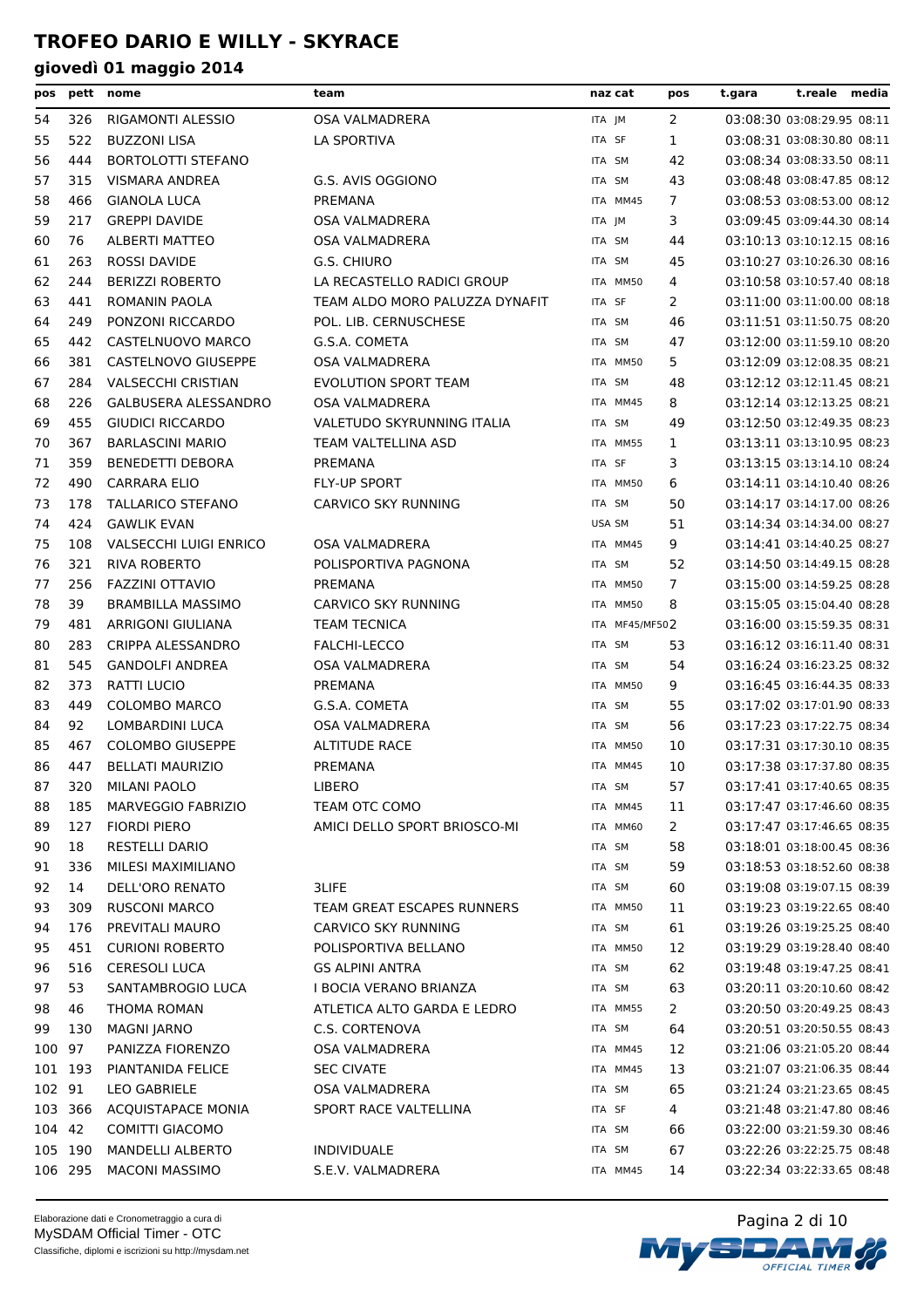| pos     |         | pett nome                    | team                         | naz cat        | pos | t.gara | t.reale media              |  |
|---------|---------|------------------------------|------------------------------|----------------|-----|--------|----------------------------|--|
|         | 107 258 | MAFFIULETTI FEDERICO         | <b>ALTITUDE RACE</b>         | ITA MM50       | 13  |        | 03:22:57 03:22:56.35 08:49 |  |
| 108     | 392     | LIZZOLI ANGELA               | POLISPORTIVA PAGNONA         | ITA SF         | 5   |        | 03:22:59 03:22:58.60 08:49 |  |
|         | 109 181 | RRIKA ALMA                   | VALETUDO SKYRUNNING ITALIA   | ALB SF         | 6   |        | 03:23:14 03:23:13.75 08:50 |  |
|         | 110 122 | ANGELLA DIEGO                | TRAIL RUNNING BRESCIA        | ITA JM         | 4   |        | 03:23:24 03:23:23.45 08:50 |  |
| 111 463 |         | ORLANDI ARRIGONI GABRIELE    | PREMANA                      | ITA SM         | 68  |        | 03:24:07 03:24:06.95 08:52 |  |
| 112 510 |         | VALSECCHI GIAMPAOLO          | G.S. AVIS OGGIONO            | ITA MM45       | 15  |        | 03:24:07 03:24:07.00 08:52 |  |
|         | 113 537 | <b>RUSCONI FRANCESCA</b>     |                              | ITA SF         | 7   |        | 03:24:14 03:24:13.30 08:52 |  |
| 114 66  |         | <b>VERZEROLI DEVID PAOLO</b> | <b>SCAIS 3038</b>            | ITA SM         | 69  |        | 03:24:35 03:24:34.25 08:53 |  |
| 115 175 |         | <b>PANZERI SIMONE</b>        | <b>CARVICO SKY RUNNING</b>   | ITA SM         | 70  |        | 03:24:55 03:24:54.30 08:54 |  |
| 116 423 |         | <b>CRESCINI PAOLO BONO</b>   | MONZA MARATHON TEAM - A.S.D. | ITA MM45       | 16  |        | 03:25:08 03:25:07.40 08:55 |  |
| 117 90  |         | <b>GILARDI ANDREA</b>        | OSA VALMADRERA               | ITA SM         | 71  |        | 03:25:20 03:25:19.45 08:55 |  |
| 118 205 |         | <b>TARABINI SALVATORE</b>    | SPORT RACE VALTELLINA        | ITA MM60       | 3   |        | 03:25:31 03:25:30.75 08:56 |  |
|         | 119 386 | <b>VASSENA ENRICO</b>        | OSA VALMADRERA               | ITA SM         | 72  |        | 03:25:38 03:25:37.75 08:56 |  |
|         | 120 294 | ROTTA MASSIMO                | S.E.V. VALMADRERA            | ITA SM         | 73  |        | 03:25:47 03:25:46.10 08:56 |  |
| 121 335 |         | MAZZOLENI COSTANTINO         | <b>CARVICO SKY RUNNING</b>   | ITA SM         | 74  |        | 03:25:50 03:25:49.90 08:56 |  |
| 122 40  |         | <b>BRAMBILLA MARTINA</b>     | CARVICO SKY RUNNING          | ITA JF         | 1   |        | 03:25:53 03:25:52.95 08:57 |  |
| 123 358 |         | <b>MARTIGNONI ANDREA</b>     | ATLETICA VALLI DI NON E SOLE | ITA SM         | 75  |        | 03:25:55 03:25:54.55 08:57 |  |
|         | 124 218 | LONGHI DAVIDE                | <b>OSA VALMADRERA</b>        | ITA MM45       | 17  |        | 03:25:55 03:25:55.00 08:57 |  |
|         | 125 527 | <b>MAGGIONI GIANLUCA</b>     | FALCHI-LECCO                 | ITA MM45       | 18  |        | 03:25:57 03:25:56.15 08:57 |  |
| 126 438 |         | <b>NEVA CARLO</b>            | <b>INDIVIDUALE</b>           | ITA MM50       | 14  |        | 03:25:57 03:25:56.55 08:57 |  |
| 127 83  |         | <b>CORTI FRANCO</b>          | OSA VALMADRERA               | ITA MM55       | 3   |        | 03:26:19 03:26:18.35 08:58 |  |
|         | 128 348 | RATTI FABIO                  |                              | ITA SM         | 76  |        | 03:27:18 03:27:17.55 09:00 |  |
| 129 27  |         | ROTA GIOVANNI                | TEAM OTC COMO                | ITA MM50       | 15  |        | 03:27:20 03:27:19.85 09:00 |  |
| 130 488 |         | <b>BRUMANA ENNIO</b>         | POLISPORTIVA PAGNONA         | ITA MM45       | 19  |        | 03:27:42 03:27:42.50 09:01 |  |
|         | 131 271 | ROSA ANDREA                  | G.S. OROBIE                  | ITA JM         | 5   |        | 03:27:55 03:27:54.25 09:02 |  |
|         | 132 484 | <b>VACCANI MATTEO</b>        | <b>INDIVIDUALE</b>           | ITA SM         | 77  |        | 03:27:58 03:27:57.15 09:02 |  |
| 133 216 |         | <b>GASPERINI LUCA</b>        | OSA VALMADRERA               | ITA MM45       | 20  |        | 03:28:01 03:28:00.55 09:02 |  |
| 134 276 |         | LUSENTI CESARE               | <b>INDIVIDUALE</b>           | ITA SM         | 78  |        | 03:28:06 03:28:05.15 09:02 |  |
| 135 280 |         | <b>MONTI FLORIANO</b>        | <b>INDIVIDUALE</b>           | ITA SM         | 79  |        | 03:28:23 03:28:22.15 09:03 |  |
| 136 472 |         | LORELLO IVAN                 | <b>BRO-SPORT VERGHERA</b>    | ITA SM         | 80  |        | 03:28:50 03:28:49.50 09:04 |  |
|         | 137 343 | <b>FERRARI PAOLO</b>         |                              | ITA SM         | 81  |        | 03:28:54 03:28:53.75 09:04 |  |
| 138 443 |         | <b>BRAMBILLA MASSIMO</b>     |                              | ITA MM45       | 21  |        | 03:28:58 03:28:57.35 09:05 |  |
|         | 139 448 | <b>COPES FABIO</b>           | G.S.A. COMETA                | ITA SM         | 82  |        | 03:29:12 03:29:11.20 09:05 |  |
|         |         | 140 293 SALA LUCA            | S.E.V. VALMADRERA            | ITA MM50       | 16  |        | 03:29:48 03:29:47.75 09:07 |  |
| 141 26  |         | CATTANEO RICCARDO            | INSUBRIA SKY TEAM            | ITA SM         | 83  |        | 03:29:49 03:29:48.85 09:07 |  |
| 142 78  |         | <b>BONERA MATTIA</b>         | <b>OSA VALMADRERA</b>        | ITA SM         | 84  |        | 03:29:53 03:29:52.25 09:07 |  |
|         | 143 233 | <b>CRIPPA GAETANO</b>        | G.P. 'RUPE MAGNA'            | ITA MM45       | 22  |        | 03:30:06 03:30:05.95 09:08 |  |
|         | 144 456 | PENSA PATRIZIA               | POL. BESANESE                | ITA MF45/MF503 |     |        | 03:31:07 03:31:06.55 09:10 |  |
|         | 145 495 | <b>FERRI UMBERTO</b>         |                              | ITA MM45       | 23  |        | 03:31:08 03:31:07.15 09:10 |  |
|         | 146 259 | <b>FUMAGALLI CHIARA</b>      | I BOCIA VERANO BRIANZA       | ITA SF         | 8   |        | 03:31:19 03:31:18.20 09:11 |  |
| 147 96  |         | MASCIADRI STEFANO            | OSA VALMADRERA               | ITA MM45       | 24  |        | 03:31:41 03:31:40.50 09:12 |  |
|         | 148 159 | <b>GHISLANZONI RICCARDO</b>  | FALCHI-LECCO                 | ITA SM         | 85  |        | 03:31:42 03:31:41.45 09:12 |  |
| 149 34  |         | <b>CASATI STEFANO</b>        | FALCHI-LECCO                 | ITA SM         | 86  |        | 03:32:01 03:32:00.25 09:13 |  |
|         | 150 397 | <b>VERGOTTINI GIOVANNI</b>   | <b>INDIVIDUALE</b>           | ITA SM         | 87  |        | 03:32:06 03:32:05.95 09:13 |  |
|         | 151 435 | SANNA CLAUDIO                | RUNNERS VALSERIANA           | ITA SM         | 88  |        | 03:32:07 03:32:06.55 09:13 |  |
|         | 152 267 | PREDA LUCIANO                | A.S.D. FO DI PE              | ITA SM         | 89  |        | 03:32:07 03:32:06.65 09:13 |  |
|         | 153 290 | MARCHETTI ANTONELLO          | S.E.V. VALMADRERA            | ITA MM50       | 17  |        | 03:32:39 03:32:38.30 09:14 |  |
|         | 154 129 | <b>GATTINONI MAURO</b>       |                              | ITA SM         | 90  |        | 03:32:46 03:32:45.95 09:15 |  |
| 155 23  |         | <b>ACQUISTAPACE ALFREDO</b>  | <b>INDIVIDUALE</b>           | ITA MM45       | 25  |        | 03:32:49 03:32:48.75 09:15 |  |
|         | 156 305 | <b>GATTINONI LUCA</b>        | <b>EVOLUTION SPORT TEAM</b>  | ITA SM         | 91  |        | 03:33:20 03:33:19.60 09:16 |  |
|         | 157 353 | CACCIA ANDREA                |                              | ITA SM         | 92  |        | 03:33:57 03:33:57.00 09:18 |  |
|         | 158 223 | <b>BUTTI RENATO</b>          | OSA VALMADRERA               | ITA MM55       | 4   |        | 03:34:07 03:34:06.30 09:18 |  |
|         | 159 303 | MONCECCHI DANIELE            |                              | ITA JM         | 6   |        | 03:34:13 03:34:12.10 09:18 |  |

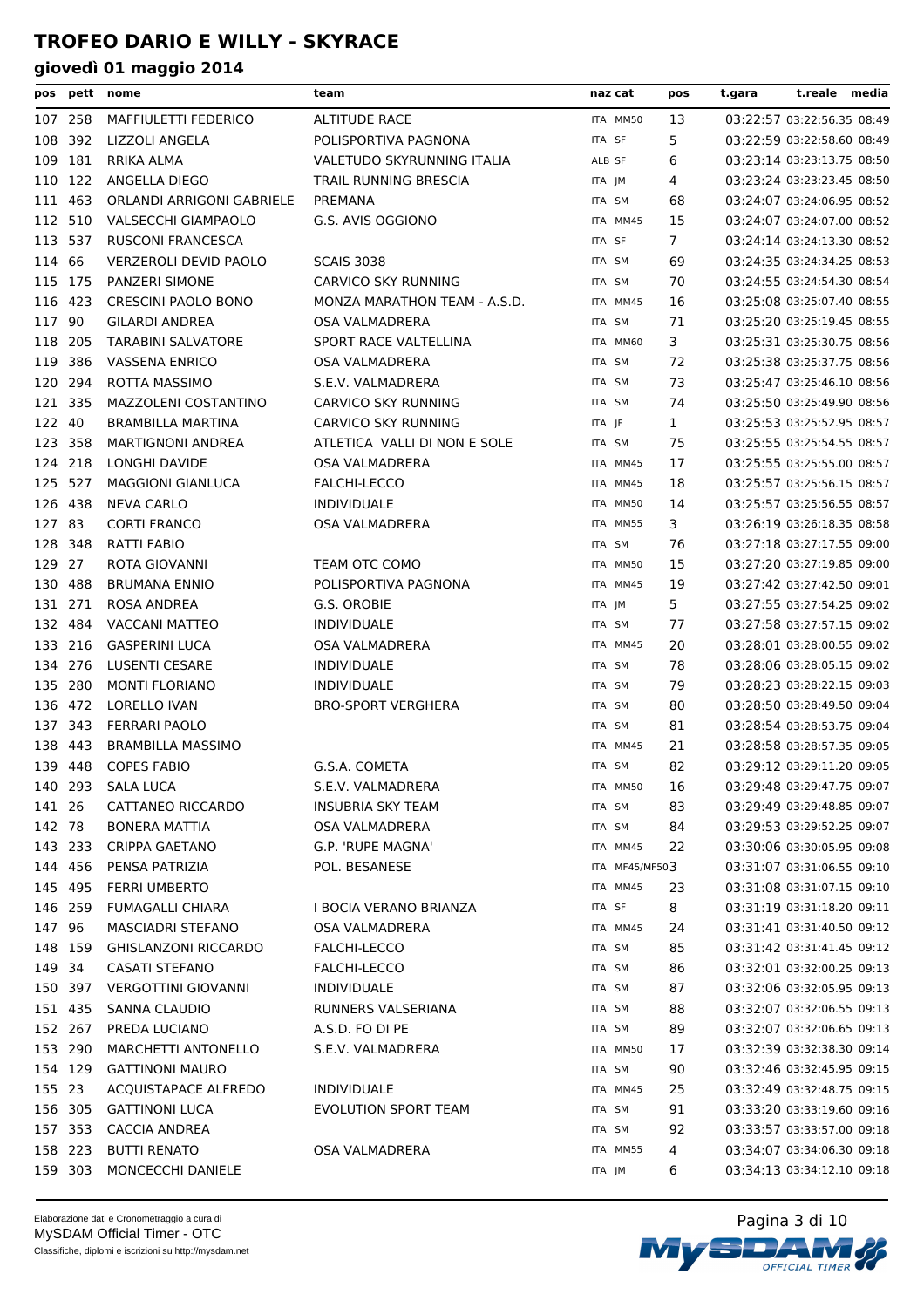| pos     |         | pett nome                  | team                        | naz cat        | pos | t.gara | t.reale media              |  |
|---------|---------|----------------------------|-----------------------------|----------------|-----|--------|----------------------------|--|
| 160 473 |         | <b>FRANCAVILLA TOMMASO</b> | POL. LIB. CERNUSCHESE       | ITA SM         | 93  |        | 03:34:15 03:34:15.00 09:18 |  |
| 161 262 |         | <b>GALLI CLAUDIO</b>       | I BOCIA VERANO BRIANZA      | ITA SM         | 94  |        | 03:34:17 03:34:16.35 09:18 |  |
| 162     | 84      | <b>DOZIO LUIGI</b>         | OSA VALMADRERA              | ITA MM45       | 26  |        | 03:34:20 03:34:20.50 09:19 |  |
| 163     | 479     | <b>GIACOMELLI STEFANO</b>  | US BORMIESE ATLETICA        | ITA SM         | 95  |        | 03:34:21 03:34:20.55 09:19 |  |
| 164     | 147     | <b>SCOTTI ESTER</b>        | VALETUDO SKYRUNNING ITALIA  | ITA MF45/MF504 |     |        | 03:34:21 03:34:20.80 09:19 |  |
| 165     | 389     | <b>RUSCONI ANGELO</b>      | OSA VALMADRERA              | ITA JM         | 7   |        | 03:34:28 03:34:27.80 09:19 |  |
| 166 238 |         | <b>GEROSA ANGELO</b>       |                             | ITA MM50       | 18  |        | 03:34:36 03:34:35.45 09:19 |  |
| 167     | 231     | <b>VASSENA LUCA</b>        | OSA VALMADRERA              | ITA SM         | 96  |        | 03:34:41 03:34:40.70 09:20 |  |
| 168     | 177     | RAVASIO GIANCARLO          | CARVICO SKY RUNNING         | ITA MM45       | 27  |        | 03:35:18 03:35:17.10 09:21 |  |
| 169     | 312     | <b>BUSI GIANMARCO</b>      | LIBERO                      | ITA MM50       | 19  |        | 03:35:18 03:35:17.70 09:21 |  |
| 170 146 |         | <b>BERTOLDINI GIOVANNI</b> | PREMANA                     | ITA MM50       | 20  |        | 03:35:22 03:35:21.65 09:21 |  |
| 171 155 |         | VALAGUSSA ALESSANDRO       | <b>INDIVIDUALE</b>          | ITA SM         | 97  |        | 03:35:26 03:35:25.10 09:21 |  |
| 172 288 |         | <b>GILARDI DANIELA</b>     | S.E.V. VALMADRERA           | ITA MF45/MF505 |     |        | 03:35:39 03:35:39.00 09:22 |  |
| 173 31  |         | PIETRELLA MARCO            |                             | ITA SM         | 98  |        | 03:36:19 03:36:18.65 09:24 |  |
| 174     | 316     | DE CAPITANI SERGIO         | G.S. AVIS OGGIONO           | ITA MM50       | 21  |        | 03:36:30 03:36:29.35 09:24 |  |
| 175     | 99      | POLETTI MARIA              | OSA VALMADRERA              | ITA MF45/MF506 |     |        | 03:36:47 03:36:46.80 09:25 |  |
| 176     | 461     | <b>FACCANONI MARCO</b>     | <b>SCAIS 3038</b>           | ITA MM45       | 28  |        | 03:36:52 03:36:52.00 09:25 |  |
| 177     | 125     | <b>FONTANA MASSIMO</b>     | VALETUDO SKYRUNNING ITALIA  | ITA SM         | 99  |        | 03:37:32 03:37:32.00 09:27 |  |
| 178     | 194     | <b>GARIBOLDI IVAN</b>      | <b>SEC CIVATE</b>           | ITA SM         | 100 |        | 03:37:37 03:37:36.80 09:27 |  |
| 179 16  |         | PONTIGGIA GIOVANNI         | A.S. CANTURINA POL. S.MARCO | ITA MM50       | 22  |        | 03:37:40 03:37:39.95 09:27 |  |
| 180     | 380     | <b>CASTELLI GIORGIO</b>    | OSA VALMADRERA              | ITA MM50       | 23  |        | 03:37:50 03:37:49.75 09:28 |  |
| 181 428 |         | <b>DEON MATTEO</b>         | INSUBRIA SKY TEAM           | ITA SM         | 101 |        | 03:37:51 03:37:50.65 09:28 |  |
| 182 255 |         | <b>MAGENES GIUSEPPE</b>    | POL. BESANESE               | ITA MM45       | 29  |        | 03:37:56 03:37:55.85 09:28 |  |
| 183     | 86      | <b>FIORETTA SERGIO</b>     | OSA VALMADRERA              | ITA SM         | 102 |        | 03:37:57 03:37:56.20 09:28 |  |
| 184 330 |         | <b>CONFORTO MATTEO</b>     | DAINI CARATE BRIANZA        | ITA SM         | 103 |        | 03:38:02 03:38:02.50 09:28 |  |
| 185 411 |         | CAVALLI GIOVANNA           | RUNNERS BERGAMO             | ITA MF55/MF601 |     |        | 03:38:04 03:38:03.80 09:28 |  |
| 186     | 219     | <b>MERLO FRANCESCO</b>     | OSA VALMADRERA              | ITA SM         | 104 |        | 03:38:08 03:38:07.50 09:29 |  |
| 187     | 251     | <b>CASARI ROBERTO</b>      | <b>INDIVIDUALE</b>          | ITA MM45       | 30  |        | 03:38:37 03:38:36.30 09:30 |  |
| 188     | 172     | <b>CRIPPA VERONICA</b>     | CARVICO SKY RUNNING         | ITA SF         | 9   |        | 03:38:39 03:38:38.75 09:30 |  |
| 189     | 458     | ALQUA' VALENTINO           | <b>INDIVIDUALE</b>          | ITA SM         | 105 |        | 03:38:43 03:38:42.55 09:30 |  |
| 190     | 319     | PIZZAGALLI CLAUDIO         | FALCHI-LECCO                | ITA MM45       | 31  |        | 03:38:46 03:38:46.50 09:30 |  |
| 191 145 |         | <b>FONDRA DUILIO</b>       | C.S. CORTENOVA              | ITA SM         | 106 |        | 03:38:48 03:38:47.25 09:30 |  |
| 192 149 |         | <b>MELCHIORRI MARCO</b>    | <b>INDIVIDUALE</b>          | ITA MM50       | 24  |        | 03:38:51 03:38:50.15 09:30 |  |
| 193 349 |         | <b>ALEGI ORESTE</b>        | 3LIFE                       | ITA SM         | 107 |        | 03:39:13 03:39:12.25 09:31 |  |
|         | 194 421 | <b>BERGAMELLI MARCO</b>    | G.S. OROBIE                 | ITA SM         | 108 |        | 03:39:30 03:39:29.50 09:32 |  |
| 195 250 |         | SAREDI DAVIDE              |                             | ITA SM         | 109 |        | 03:39:54 03:39:53.65 09:33 |  |
|         | 196 117 | <b>GALLO VITO</b>          | FALCHI-LECCO                | ITA MM45       | 32  |        | 03:39:58 03:39:57.15 09:33 |  |
| 197 493 |         | <b>COLOMBO GIULIANO</b>    |                             | ITA SM         | 110 |        | 03:39:59 03:39:58.15 09:33 |  |
| 198 94  |         | <b>MAINETTI PIO</b>        | OSA VALMADRERA              | ITA MM60       | 4   |        | 03:40:00 03:39:59.55 09:33 |  |
| 199 85  |         | <b>FIORELLI DIEGO</b>      | OSA VALMADRERA              | ITA SM         | 111 |        | 03:40:02 03:40:01.15 09:33 |  |
| 200 196 |         | <b>CESANA PIETRO</b>       | <b>SEC CIVATE</b>           | ITA MM50       | 25  |        | 03:40:17 03:40:16.90 09:34 |  |
| 201 322 |         | <b>TOCCHETTI LUCA</b>      | <b>SEC CIVATE</b>           | ITA SM         | 112 |        | 03:40:39 03:40:38.20 09:35 |  |
| 202 13  |         | SPREAFICO NICOLA           | FALCHI-LECCO                | ITA SM         | 113 |        | 03:40:42 03:40:41.40 09:35 |  |
| 203 157 |         | SACCHI MASSIMO             | <b>INDIVIDUALE</b>          | ITA MM45       | 33  |        | 03:41:06 03:41:06.50 09:36 |  |
| 204 237 |         | POZZI CRISTIANO            | ATL. O.S.G. GUANZATE        | ITA SM         | 114 |        | 03:41:10 03:41:09.55 09:36 |  |
| 205 123 |         | <b>GORNO GIANLUCA</b>      | ATL. VIRTUS SENAGO          | ITA MM45       | 34  |        | 03:42:04 03:42:03.55 09:39 |  |
|         | 206 374 | <b>ARTUSI AMBROGIO</b>     | POLISPORTIVA PAGNONA        | ITA SM         | 115 |        | 03:42:16 03:42:15.95 09:39 |  |
| 207 520 |         | <b>BORTOLOTTI MAURO</b>    | <b>SCAIS 3038</b>           | ITA SM         | 116 |        | 03:42:31 03:42:30.90 09:40 |  |
| 208 486 |         | <b>GRITTI LUIGI</b>        | VALETUDO SKYRUNNING ITALIA  | ITA MM50       | 26  |        | 03:42:49 03:42:48.35 09:41 |  |
| 209 546 |         | <b>RIZZI LUCIO</b>         |                             | ITA SM         | 117 |        | 03:42:52 03:42:51.10 09:41 |  |
| 210 501 |         | <b>GRITTI FABRIZIO</b>     | OSA VALMADRERA              | ITA MM50       | 27  |        | 03:42:58 03:42:57.65 09:41 |  |
|         | 211 171 | CHIAPPA ALESSANDRO         | CARVICO SKY RUNNING         | ITA SM         | 118 |        | 03:43:11 03:43:10.80 09:42 |  |
|         | 212 436 | SALA NICOLA                |                             | ITA MM45       | 35  |        | 03:43:20 03:43:19.40 09:42 |  |
|         |         |                            |                             |                |     |        |                            |  |

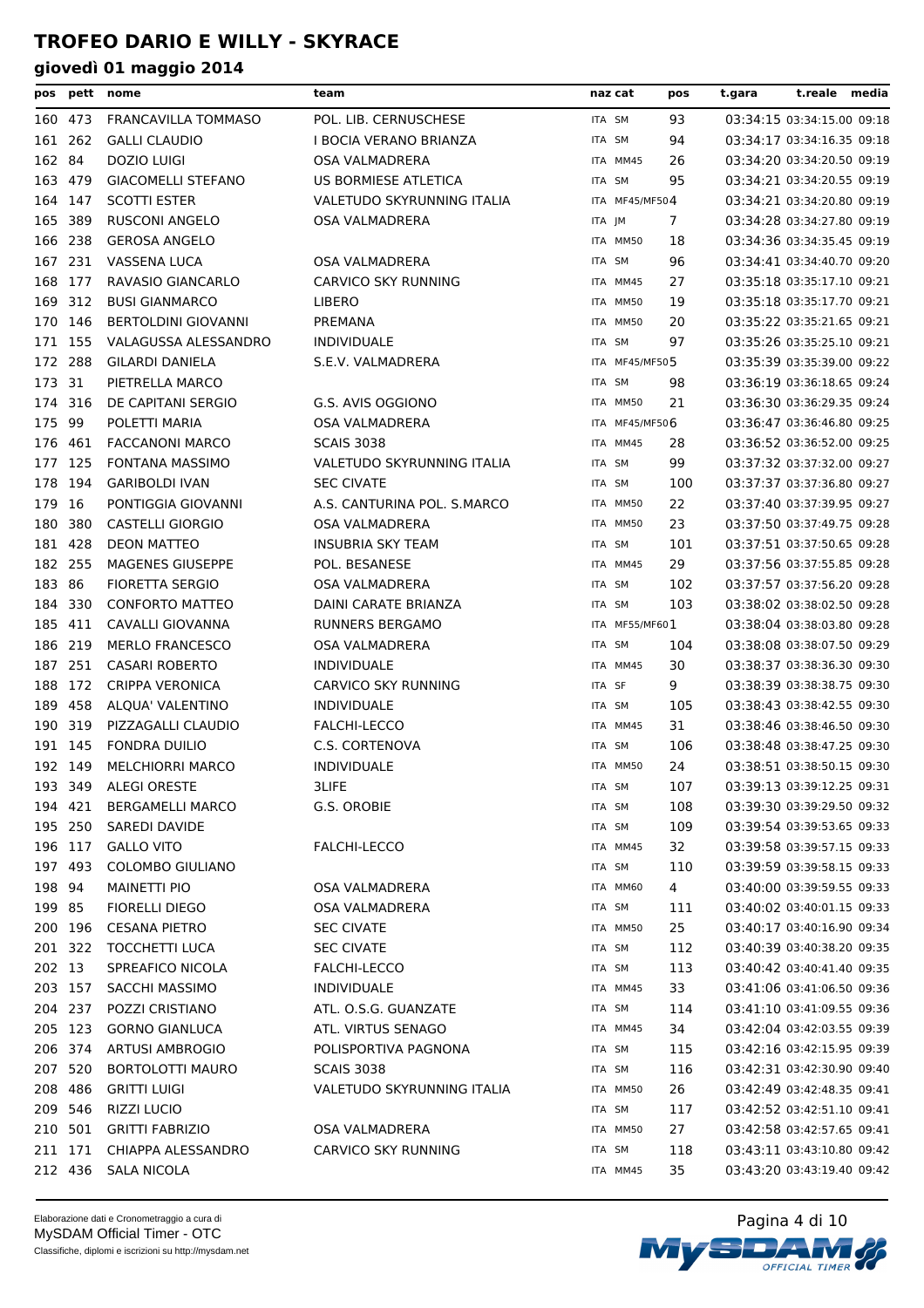| pos     | pett    | nome                        | team                           |        | naz cat        | pos | t.gara | t.reale                    | media |
|---------|---------|-----------------------------|--------------------------------|--------|----------------|-----|--------|----------------------------|-------|
|         | 213 121 | <b>RENNA FABIO</b>          | <b>INDIVIDUALE</b>             |        | ITA SM         | 119 |        | 03:43:36 03:43:35.80 09:43 |       |
| 214     | 496     | <b>GIULIVI ARNALDO</b>      | ROAD RUNNERS CLUB POVIGLIO ASD |        | ITA MM60       | 5   |        | 03:43:49 03:43:48.60 09:43 |       |
| 215     | 229     | RIGAMONTI GIOVANNI          | OSA VALMADRERA                 |        | ITA MM50       | 28  |        | 03:43:54 03:43:53.95 09:44 |       |
| 216     | 329     | DE CANI NORBERTO            | G.S. AVIS OGGIONO              |        | ITA MM50       | 29  |        | 03:44:04 03:44:03.60 09:44 |       |
| 217     | 460     | <b>CARRERA GIOVANNI</b>     | <b>INDIVIDUALE</b>             | ITA SM |                | 120 |        | 03:44:34 03:44:33.35 09:45 |       |
| 218 115 |         | AMADIO GIANLUCA             | ATL. VIRTUS SENAGO             | ITA SM |                | 121 |        | 03:44:49 03:44:48.15 09:46 |       |
|         | 219 324 | BESANA ALBERTO ANGELO       | <b>LIBERO</b>                  |        | ITA SM         | 122 |        | 03:44:50 03:44:49.75 09:46 |       |
| 220     | 93      | <b>MAINETTI ERNESTO</b>     | OSA VALMADRERA                 | ITA SM |                | 123 |        | 03:44:55 03:44:54.50 09:46 |       |
| 221     | 65      | <b>GIANATI NORBERTO</b>     | G.P. I GAMBER DE CUNCURESS     |        | ITA MM60       | 6   |        | 03:45:05 03:45:05.50 09:47 |       |
| 222 20  |         | <b>MANZONI DANIELE</b>      | TEAM OTC COMO                  |        | ITA SM         | 124 |        | 03:45:11 03:45:10.95 09:47 |       |
|         | 223 306 | <b>FLAUTO VINCENZO</b>      | G.S. AVIS OGGIONO              |        | ITA MM45       | 36  |        | 03:45:16 03:45:15.45 09:47 |       |
|         | 224 119 | <b>FORNI RICCARDO</b>       | G.S.A. COMETA                  |        | ITA SM         | 125 |        | 03:45:20 03:45:19.20 09:47 |       |
| 225 112 |         | <b>VILLA RICCARDO</b>       | OSA VALMADRERA                 |        | ITA MM45       | 37  |        | 03:45:59 03:45:58.30 09:49 |       |
| 226     | 111     | <b>VANINI IVAN</b>          | OSA VALMADRERA                 | ITA SM |                | 126 |        | 03:46:12 03:46:11.45 09:50 |       |
| 227     | 80      | <b>COMBI VALERIO</b>        | OSA VALMADRERA                 | ITA SM |                | 127 |        | 03:46:18 03:46:17.65 09:50 |       |
| 228     | 434     | <b>GALLUCCI LORENZO</b>     |                                |        | ITA SM         | 128 |        | 03:46:19 03:46:19.00 09:50 |       |
| 229     | 491     | <b>SCALA STEFANO</b>        | <b>ALTITUDE RACE</b>           |        | ITA MM45       | 38  |        | 03:46:27 03:46:26.45 09:50 |       |
|         | 230 282 | <b>GALBIATI LUCA</b>        | POLISPORTIVA PAGNONA           | ITA SM |                | 129 |        | 03:46:38 03:46:37.75 09:51 |       |
| 231 45  |         | <b>BROGGI GIANCARLO</b>     |                                |        | ITA MM50       | 30  |        | 03:46:40 03:46:39.15 09:51 |       |
|         | 232 542 | CATTANEO ROBERTO            | ATL. VIRTUS SENAGO             |        | ITA MM45       | 39  |        | 03:47:15 03:47:14.95 09:52 |       |
| 233 513 |         | <b>CRIPPA SIMONE</b>        | TEAM OTC COMO                  | ITA SM |                | 130 |        | 03:47:16 03:47:15.85 09:52 |       |
| 234 318 |         | RODOLFI LORENZO             | <b>LIBERO</b>                  |        | ITA SM         | 131 |        | 03:47:28 03:47:27.15 09:53 |       |
| 235 512 |         | <b>GALANTINO LUCA</b>       | TEAM OTC COMO                  | ITA SM |                | 132 |        | 03:47:30 03:47:29.75 09:53 |       |
| 236 30  |         | <b>VILLA MARCO</b>          | a.s.d. GER Rancio              |        | ITA SM         | 133 |        | 03:48:04 03:48:04.00 09:54 |       |
|         | 237 195 | <b>COLOMBO FEDERICO</b>     | <b>SEC CIVATE</b>              |        | ITA MM45       | 40  |        | 03:48:13 03:48:12.75 09:55 |       |
| 238     | 402     | <b>BISCHETTI ALESSANDRO</b> | G.S. ZELOFORAMAGNO             |        | ITA MM45       | 41  |        | 03:48:23 03:48:22.40 09:55 |       |
| 239     | 153     | PANCINI JONATA              |                                |        | ITA SM         | 134 |        | 03:48:31 03:48:30.95 09:56 |       |
| 240     | 518     | <b>MARIANI RENZO</b>        | G.P. I GAMBER DE CUNCURESS     |        | ITA MM45       | 42  |        | 03:48:32 03:48:31.45 09:56 |       |
| 241     | 208     | ORTEGA ALLAN RICARDO        | <b>AMATORI LECCO</b>           | ITA SM |                | 135 |        | 03:48:37 03:48:36.25 09:56 |       |
| 242 148 |         | ROTTOLI GIACOMO             | VALETUDO SKYRUNNING ITALIA     |        | ITA MM50       | 31  |        | 03:49:06 03:49:05.25 09:57 |       |
|         | 243 184 | MEREGALLI STEFANO           | RUNNERS OLONA                  | ITA SM |                | 136 |        | 03:49:06 03:49:05.80 09:57 |       |
|         | 244 413 | <b>COPERCINI IVAN</b>       | <b>RUNNERS DESIO</b>           |        | ITA SM         | 137 |        | 03:49:19 03:49:19.50 09:58 |       |
| 245 88  |         | <b>FRIGERIO PAOLO</b>       | OSA VALMADRERA                 |        | ITA SM         | 138 |        | 03:49:20 03:49:19.35 09:58 |       |
|         | 246 230 | SACCHI MARCO                | OSA VALMADRERA                 |        | ITA SM         | 139 |        | 03:49:21 03:49:20.80 09:58 |       |
|         | 247 470 | <b>VEZZOLI VIRGILIO</b>     |                                |        | ITA MM45       | 43  |        | 03:49:25 03:49:24.50 09:58 |       |
|         | 248 357 | BORTOLUZZI LORENZA          | ATLETICA VALLI DI NON E SOLE   | ITA SF |                | 10  |        | 03:49:40 03:49:39.35 09:59 |       |
|         | 249 379 | MELÈ ATTILIO                | SPORT RACE VALTELLINA          |        | ITA MM60       | 7   |        | 03:49:42 03:49:41.75 09:59 |       |
|         | 250 437 | <b>GERMANI ADELAIDE</b>     |                                |        | ITA MF45/MF507 |     |        | 03:49:57 03:49:56.65 09:59 |       |
|         | 251 209 | RIGAMONTI MARCO PIETRO      | LIBERO                         |        | ITA SM         | 140 |        | 03:49:58 03:49:57.30 09:59 |       |
|         | 252 297 | CIVILLINI GIOVANNI          | S.E.V. VALMADRERA              |        | ITA MM60       | 8   |        | 03:50:08 03:50:07.80 10:00 |       |
| 253 79  |         | COLOMBO PAOLO               | OSA VALMADRERA                 |        | ITA SM         | 141 |        | 03:50:16 03:50:15.95 10:00 |       |
|         | 254 174 | <b>GAZZOLA SERGIO</b>       | CARVICO SKY RUNNING            |        | ITA SM         | 142 |        | 03:50:38 03:50:37.90 10:01 |       |
| 255 368 |         | <b>LEONI CARLO</b>          | TEAM VALTELLINA ASD            |        | ITA MM55       | 5   |        | 03:50:43 03:50:42.20 10:01 |       |
|         | 256 382 | REDAELLI AUGUSTA            | OSA VALMADRERA                 |        | ITA MF45/MF508 |     |        | 03:50:48 03:50:47.40 10:02 |       |
|         | 257 331 | <b>CORDONI STEFANO</b>      | I BOCIA VERANO BRIANZA         |        | ITA MM45       | 44  |        | 03:51:00 03:50:59.80 10:02 |       |
| 258 163 |         | <b>TOFFETTI MASSIMO</b>     | G.S. ZELOFORAMAGNO             |        | ITA SM         | 143 |        | 03:51:01 03:51:00.90 10:02 |       |
|         | 259 478 | MICHELI ELENA               | G.S.A. COMETA                  | ITA SF |                | 11  |        | 03:51:14 03:51:13.70 10:03 |       |
|         | 260 519 | <b>DEDEI DARIO</b>          | <b>SCAIS 3038</b>              |        | ITA SM         | 144 |        | 03:51:16 03:51:15.75 10:03 |       |
|         | 261 156 | VALAGUSSA VALERIO           | <b>INDIVIDUALE</b>             |        | ITA SM         | 145 |        | 03:51:48 03:51:47.55 10:04 |       |
|         | 262 425 | <b>VILLA LUCA</b>           |                                |        | ITA SM         | 146 |        | 03:52:01 03:52:00.30 10:05 |       |
|         | 263 337 | <b>MANCUSI GUIDO</b>        | ATL. O.S.G. GUANZATE           |        | ITA MM45       | 45  |        | 03:52:32 03:52:31.55 10:06 |       |
| 264 50  |         | <b>TOGNI DANIELE</b>        | CARVICO SKY RUNNING            |        | ITA SM         | 147 |        | 03:52:41 03:52:40.45 10:06 |       |
|         | 265 514 | <b>CEREDA DORIANO</b>       | TEAM OTC COMO                  |        | ITA SM         | 148 |        | 03:53:20 03:53:19.45 10:08 |       |
|         |         |                             |                                |        |                |     |        |                            |       |

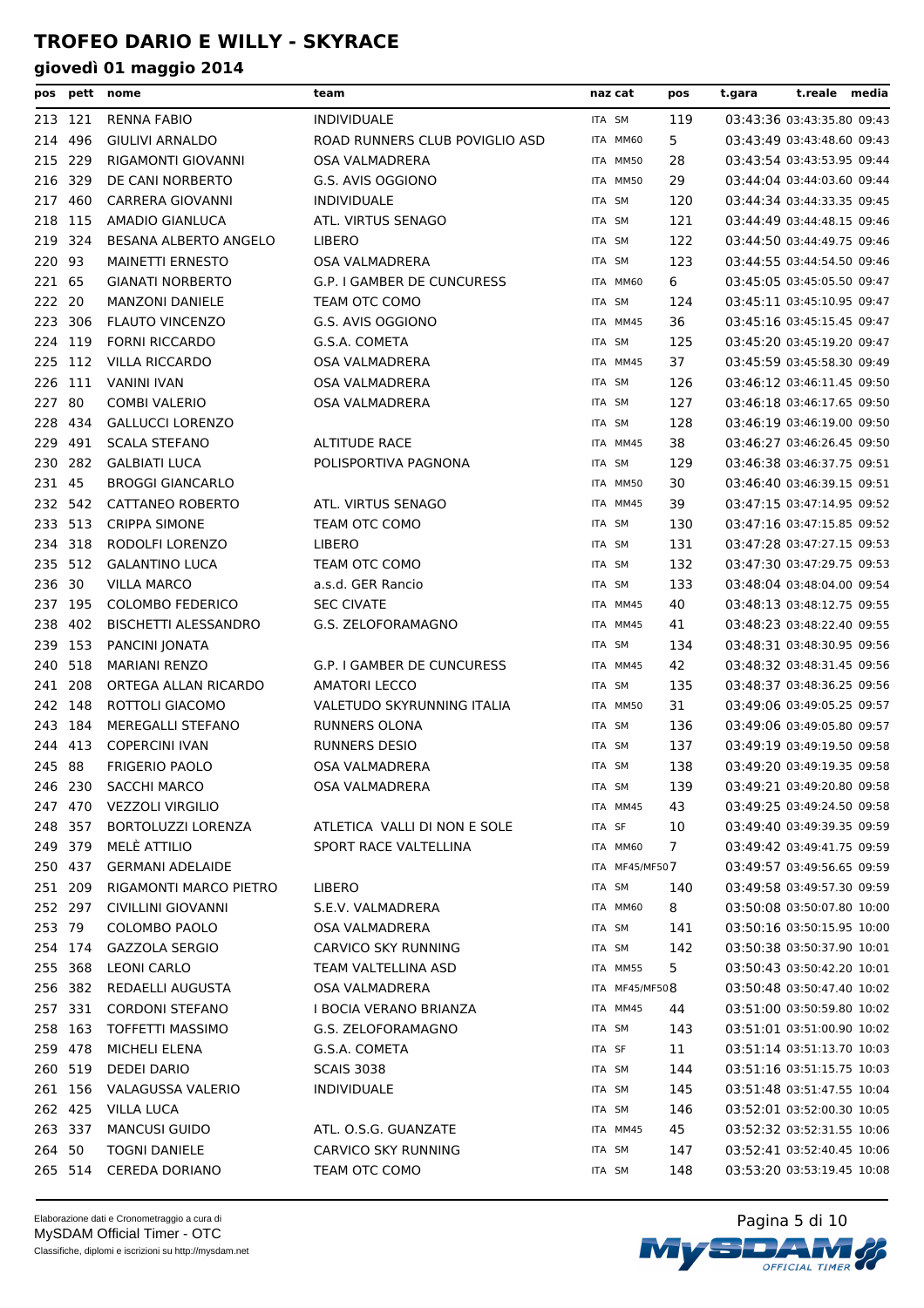| pos                | pett    | nome                                          | team                                          | naz cat          |                | pos | t.gara | t.reale media                                            |  |
|--------------------|---------|-----------------------------------------------|-----------------------------------------------|------------------|----------------|-----|--------|----------------------------------------------------------|--|
| 266 341            |         | BURZACOSVCHI VLADISLAV                        | POLISPORTIVA NUOVA RONCHESE                   | MOL SM           |                | 149 |        | 03:53:22 03:53:21.15 10:08                               |  |
| 267                | 273     | <b>RUSCONI ANDREA</b>                         | OSA VALMADRERA                                | ITA SM           |                | 150 |        | 03:53:24 03:53:23.20 10:08                               |  |
| 268                | 372     | DONIZETTI GIOVANNI                            | G.S. AVIS OGGIONO                             | ITA SM           |                | 151 |        | 03:53:24 03:53:23.70 10:08                               |  |
| 269                | 161     | LONGHI OSCAR                                  | <b>INDIVIDUALE</b>                            | ITA SM           |                | 152 |        | 03:53:24 03:53:23.90 10:08                               |  |
| 270                | 299     | <b>INVERNIZZI GIUSEPPE</b>                    | S.E.V. VALMADRERA                             |                  | ITA MM50       | 32  |        | 03:53:28 03:53:27.25 10:09                               |  |
| 271                | 412     | VANDONI ANDREA                                | ROAD RUNNERS CLUB MILANO                      | ITA SM           |                | 153 |        | 03:53:50 03:53:49.75 10:09                               |  |
| 272                | 48      | BERTACCHI ANDREA                              | G.S. AVIS OGGIONO                             | ITA SM           |                | 154 |        | 03:54:19 03:54:18.95 10:11                               |  |
| 273                | 500     | ARRABITO ALESSANDRO                           | <b>RUNNERS DESIO</b>                          | ITA SM           |                | 155 |        | 03:54:21 03:54:20.30 10:11                               |  |
| 274                | 539     | RONDINELLI ANTONIO                            |                                               | ITA SM           |                | 156 |        | 03:54:29 03:54:29.50 10:11                               |  |
| 275                | 528     | <b>VILLA SILVIO</b>                           | ATL. CLUB VILLASANTA                          |                  | ITA MM50       | 33  |        | 03:55:08 03:55:07.15 10:13                               |  |
| 276                | 41      | <b>NORIS MARIO</b>                            |                                               |                  | ITA MM45       | 46  |        | 03:55:11 03:55:11.50 10:13                               |  |
| 277                | 440     | <b>TONO MATTEO</b>                            | ATL. MEDA                                     | ITA SM           |                | 157 |        | 03:55:23 03:55:22.70 10:14                               |  |
| 278                | 414     | <b>BELLATI RICCARDO</b>                       | PREMANA                                       | ITA SM           |                | 158 |        | 03:55:25 03:55:24.70 10:14                               |  |
| 279                | 360     | RIZZO VINCENZO                                | FREE RUNNERS LECCO                            |                  | ITA MM55       | 6   |        | 03:55:26 03:55:25.75 10:14                               |  |
| 280                | 73      | <b>MAGGI ANDREA</b>                           | <b>INDIVIDUALE</b>                            | ITA SM           |                | 159 |        | 03:55:35 03:55:34.50 10:14                               |  |
| 281                | 239     | MICHELI MARCO                                 | G.S. OROBIE                                   |                  | ITA MM45       | 47  |        | 03:55:41 03:55:40.55 10:14                               |  |
| 282                | 415     | <b>GIUGIA ALESSANDRO</b>                      | TEAM OTC COMO                                 | ITA SM           |                | 160 |        | 03:55:42 03:55:41.35 10:14                               |  |
| 283 132            |         | <b>CORTI MAURO</b>                            | <b>INDIVIDUALE</b>                            |                  | ITA MM55       | 7   |        | 03:55:50 03:55:49.20 10:15                               |  |
| 284                | 482     | RIGOLLI ARMANDO                               | A.S.D LUPI D'APPENNINO                        |                  | ITA MM55       | 8   |        | 03:56:01 03:56:00.80 10:15                               |  |
| 285                | 439     | PAPIS ALESSANDRO                              | MONTANAIA RACING                              | ITA SM           |                | 161 |        | 03:56:05 03:56:04.65 10:15                               |  |
|                    | 286 323 | <b>GEROSA GIOVANNI</b>                        | <b>SEC CIVATE</b>                             |                  | ITA MM45       | 48  |        | 03:56:33 03:56:32.30 10:17                               |  |
| 287 4              |         | COPELLI MASSIMILIANO                          | ATL. BARILLA                                  | ITA SM           |                | 162 |        | 03:56:58 03:56:57.50 10:18                               |  |
| 288 59             |         | <b>GEFTER WONDRICH RICCARDO</b>               | N.ATL. FANFULLA LODIGIANA                     | ITA SM           |                | 163 |        | 03:57:17 03:57:16.80 10:18                               |  |
| 289 213            |         | <b>BADONI GIORGIO</b>                         | OSA VALMADRERA                                | ITA SM           |                | 164 |        | 03:57:24 03:57:24.00 10:19                               |  |
| 290 533            |         | MIGLIORINI GIOVANNI                           | <b>G.S. MARATHON MAX</b>                      |                  | ITA MM50       | 34  |        | 03:57:31 03:57:30.55 10:19                               |  |
| 291 167            |         | <b>UGOLINI FILIPPO</b>                        | <b>EVOLUTION SPORT TEAM</b>                   | ITA SM           |                | 165 |        | 03:58:26 03:58:25.65 10:21                               |  |
| 292                | 301     | <b>QUINTINI IGOR</b>                          | <b>FREE RUNNERS LECCO</b>                     | ITA SM           |                | 166 |        | 03:58:31 03:58:30.50 10:22                               |  |
| 293                | 278     | <b>BOLIS GIOSUE'</b>                          | <b>AMATORI LECCO</b>                          |                  | ITA MM55       | 9   |        | 03:58:32 03:58:31.95 10:22                               |  |
|                    | 63      |                                               |                                               | ITA SM           |                |     |        |                                                          |  |
| 294                |         | SAVARESE FEDERICO                             | G.S. ZELOFORAMAGNO                            |                  |                | 167 |        | 03:58:43 03:58:43.50 10:22                               |  |
| 295 398<br>296 471 |         | <b>CROSATO ANDREA</b><br><b>BONANOMI LUCA</b> | <b>INDIVIDUALE</b><br><b>MARCIATORI DESIO</b> | ITA SM           |                | 168 |        | 03:59:04 03:59:03.65 10:23<br>03:59:11 03:59:10.90 10:23 |  |
| 297 24             |         | <b>CANTINI DIEGO</b>                          |                                               | ITA SM<br>ITA SM |                | 169 |        |                                                          |  |
|                    |         |                                               | <b>INDIVIDUALE</b>                            |                  |                | 170 |        | 03:59:14 03:59:13.45 10:24<br>03:59:24 03:59:24.50 10:24 |  |
| 298 75             |         | <b>MASPERI VALERIO</b>                        | OSA VALMADRERA                                |                  | ITA MM50       | 35  |        | 04:00:09 04:00:09.50 10:26                               |  |
|                    | 299 469 | PROVERBIO PAOLO                               | CARVICO SKY RUNNING                           |                  | ITA MM45       | 49  |        |                                                          |  |
|                    | 300 272 | SALA EMILIO                                   | <b>G.S. TORREVILLA DI MONTICELLO</b>          |                  | ITA MM45       | 50  |        | 04:00:22 04:00:21.90 10:27                               |  |
|                    | 301 260 | <b>LUCIANI ALESSIO</b>                        | <b>CARVICO SKY RUNNING</b>                    | ITA SM           |                | 171 |        | 04:00:44 04:00:44.00 10:28                               |  |
|                    | 302 168 | <b>FERRAZZI ROBERTO</b>                       | ASD TRAIL-RUNNING                             | ITA SM           |                | 172 |        | 04:00:53 04:00:52.30 10:28                               |  |
|                    | 303 158 | ROTASPERTI MICHELE                            | CARVICO SKY RUNNING                           | ITA SM           |                | 173 |        | 04:01:08 04:01:07.55 10:29                               |  |
| 304 49             |         | FUMAGALLI MASSIMILIANO                        | <b>INDIVIDUALE</b>                            | ITA SM           |                | 174 |        | 04:01:12 04:01:11.75 10:29                               |  |
|                    | 305 393 | <b>INVERNIZZI STEFANO</b>                     | POLISPORTIVA PAGNONA                          | ITA SM           |                | 175 |        | 04:01:18 04:01:17.10 10:29                               |  |
|                    | 306 370 | <b>TONDINI PIERLUIGI</b>                      | TEAM VALTELLINA ASD                           |                  | ITA MM45       | 51  |        | 04:01:18 04:01:17.40 10:29                               |  |
|                    | 307 431 | <b>ROTA LUCA</b>                              | A.S.D. FO DI PE                               |                  | ITA MM50       | 36  |        | 04:01:43 04:01:42.60 10:30                               |  |
|                    | 308 189 | <b>ZARDINI MATTEO</b>                         | ROAD RUNNERS CLUB MILANO                      | ITA SM           |                | 176 |        | 04:01:54 04:01:53.95 10:31                               |  |
|                    | 309 308 | <b>RUSCONI ELIA</b>                           | TEAM GREAT ESCAPES RUNNERS                    | ITA SM           |                | 177 |        | 04:01:57 04:01:56.70 10:31                               |  |
|                    | 310 128 | ALZATI OSCAR                                  | ATL. VIRTUS SENAGO                            | ITA SM           |                | 178 |        | 04:02:23 04:02:22.35 10:32                               |  |
| 311                | 502     | PIFFARI FELICE                                | OSA VALMADRERA                                | ITA SM           |                | 179 |        | 04:02:25 04:02:24.85 10:32                               |  |
|                    | 312 300 | <b>BARBATTI DARIO</b>                         | <b>G.S. MARATHON MAX</b>                      | ITA SM           |                | 180 |        | 04:02:35 04:02:35.00 10:32                               |  |
| 313 9              |         | <b>MARSIGLIO LAURA</b>                        | <b>ATHLON RUNNERS</b>                         |                  | ITA MF45/MF509 |     |        | 04:02:43 04:02:42.35 10:33                               |  |
|                    | 314 391 | NERVI LUIGI                                   | <b>BIGACC DE ELA</b>                          |                  | ITA MM45       | 52  |        | 04:03:06 04:03:05.20 10:34                               |  |
|                    | 315 342 | CONFALONIERI MAURIZIO                         | <b>ALTITUDE RACE</b>                          |                  | ITA MM45       | 53  |        | 04:03:06 04:03:05.95 10:34                               |  |
|                    | 316 477 | <b>GHEZZI ALESSANDRO</b>                      | <b>ALTITUDE RACE</b>                          | ITA SM           |                | 181 |        | 04:03:06 04:03:05.95 10:34                               |  |
|                    | 317 517 | PEREGO MAURIZIO                               | <b>ALTITUDE RACE</b>                          | ITA SM           |                | 182 |        | 04:03:07 04:03:06.90 10:34                               |  |
|                    | 318 191 | <b>CRIPPA FRANCO</b>                          |                                               |                  | ITA MM55       | 10  |        | 04:03:10 04:03:09.80 10:34                               |  |

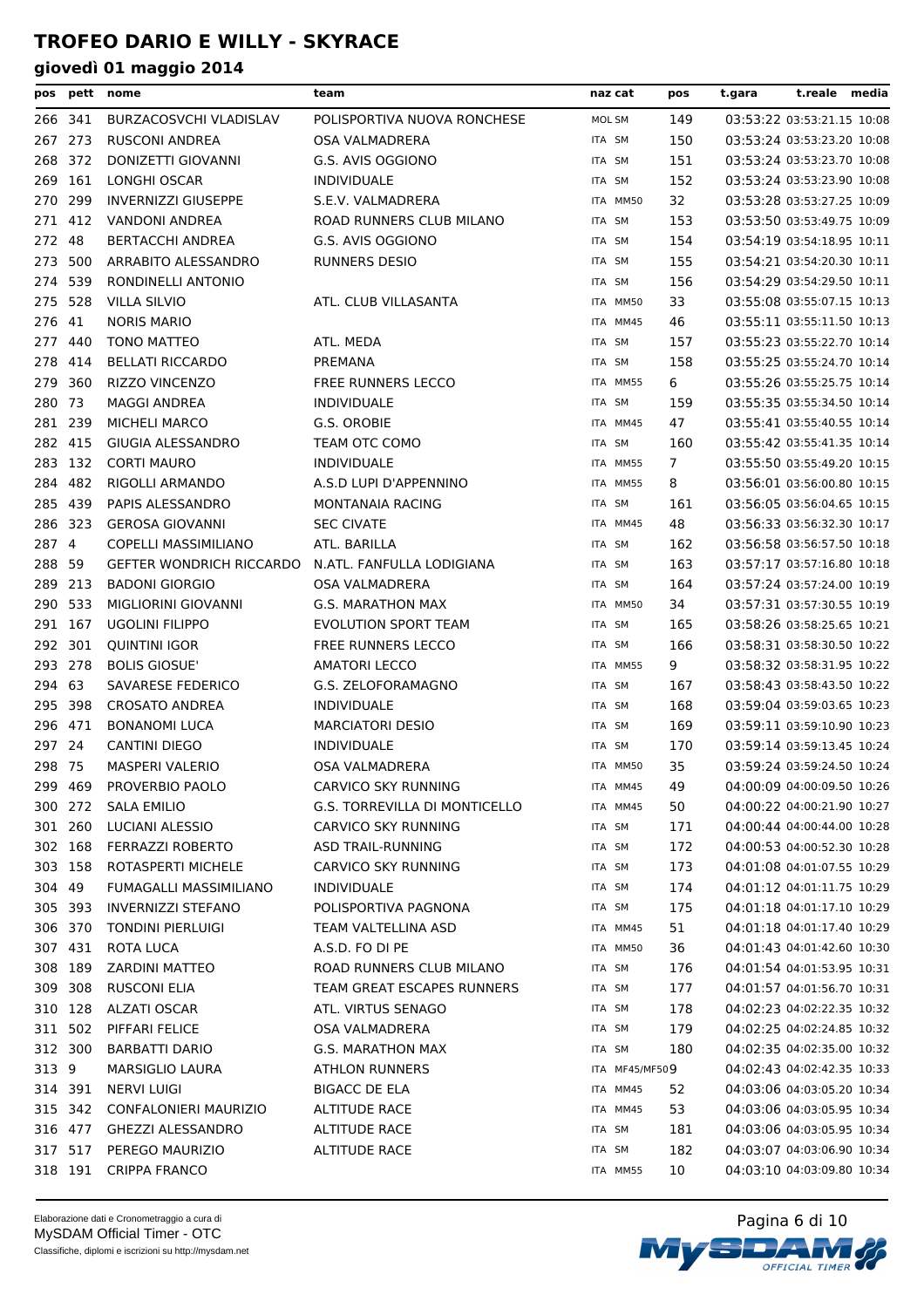| pos     |                    | pett nome                               | team                                        | naz cat         | pos        | t.gara                                                   | t.reale media |
|---------|--------------------|-----------------------------------------|---------------------------------------------|-----------------|------------|----------------------------------------------------------|---------------|
|         | 319 103            | RUSCONI ANDREA                          | <b>OSA VALMADRERA</b>                       | ITA SM          | 183        | 04:03:20 04:03:19.95 10:34                               |               |
|         | 320 101            | <b>RICCIARDI AURELIO</b>                | <b>OSA VALMADRERA</b>                       | ITA SM          | 184        | 04:03:32 04:03:31.20 10:35                               |               |
| 321     | 69                 | <b>MAPELLI DANIELE</b>                  | <b>INDIVIDUALE</b>                          | ITA MM45        | 54         | 04:03:42 04:03:41.50 10:35                               |               |
| 322 72  |                    | CASTELLI GEROLAMO                       | G.S. AVIS OGGIONO                           | ITA MM60        | 9          | 04:03:44 04:03:43.30 10:35                               |               |
| 323 457 |                    | <b>VERONELLI PAOLO</b>                  |                                             | ITA MM50        | 37         | 04:04:01 04:04:00.95 10:36                               |               |
| 324     | 385                | VALSECCHI LAURA                         | OSA VALMADRERA                              | ITA SF          | 12         | 04:04:11 04:04:11.50 10:37                               |               |
| 325     | - 204              | <b>DEVIZZI FRANCESCO</b>                | LIBERO                                      | ITA SM          | 185        | 04:04:12 04:04:11.95 10:37                               |               |
|         | 326 325            | <b>TEGIACCHI CARLO</b>                  | OSA VALMADRERA                              | ITA MM45        | 55         | 04:04:12 04:04:12.50 10:37                               |               |
| 327     | 541                | <b>FRIGERIO EMANUELE</b>                | <b>OSA VALMADRERA</b>                       | ITA SM          | 186        | 04:04:57 04:04:57.50 10:39                               |               |
| 328     | 346                | <b>MAGNONI FABRIZIO</b>                 | ATL. CAMPO GIURIATI                         | ITA MM60        | 10         | 04:04:59 04:04:58.80 10:39                               |               |
|         | 329 345            | <b>MOLDOVAN SILVIA</b>                  | TEAM OTC COMO                               | UKR SF          | 13         | 04:04:59 04:04:58.90 10:39                               |               |
|         | 330 304            | <b>SCANDOLA ORESTE</b>                  |                                             | ITA SM          | 187        | 04:06:05 04:06:04.45 10:41                               |               |
|         | 331 139            | <b>TAVOLA MARCO</b>                     | <b>EVOLUTION SPORT TEAM</b>                 | ITA SM          | 188        | 04:06:08 04:06:08.00 10:42                               |               |
|         | 332 133            | <b>SALA MARCO</b>                       | <b>INDIVIDUALE</b>                          | ITA MM55        | 11         | 04:06:10 04:06:09.25 10:42                               |               |
| 333     | 134                | <b>OLIVERO MICHELE</b>                  | INDIVIDUALE                                 | ITA SM          | 189        | 04:06:13 04:06:12.30 10:42                               |               |
| 334 21  |                    | RONCAREGGI DANILO                       |                                             | ITA MM45        | 56         | 04:06:17 04:06:16.75 10:42                               |               |
| 335 35  |                    | <b>VERZENI GIORDANO</b>                 | CARVICO SKY RUNNING                         | ITA MM45        | 57         | 04:06:48 04:06:47.15 10:43                               |               |
|         | 336 525            | <b>CALABRIA DAVIDE OSCAR</b>            | ATL. PONTOGLIO 92                           | ITA SM          | 190        | 04:06:55 04:06:54.95 10:44                               |               |
|         | 337 199            | VALSECCHI ROMUALDO                      | <b>SEC CIVATE</b>                           | ITA MM55        | 12         | 04:06:56 04:06:55.85 10:44                               |               |
| 338 6   |                    | <b>COLOMBO ROBERTO</b>                  | G.S. AVIS OGGIONO                           | ITA SM          | 191        | 04:07:05 04:07:04.55 10:44                               |               |
| 339     | 114                | <b>RIZZI CRISTINA</b>                   | G.S.A. COMETA                               | ITA SF          | 14         | 04:07:50 04:07:49.10 10:46                               |               |
| 340     | 307                | <b>FALZEI PIERO ANTONIO</b>             | G.S. AVIS OGGIONO                           | ITA MM45        | 58         | 04:07:53 04:07:52.15 10:46                               |               |
|         | 341 291            | <b>NEGRI PAOLO</b>                      | S.E.V. VALMADRERA                           | ITA SM          | 192        | 04:08:34 04:08:33.75 10:48                               |               |
|         | 342 536            | <b>MAGGI MICHELE</b>                    |                                             | ITA SM          | 193        | 04:08:42 04:08:41.40 10:48                               |               |
|         | 343 192            | <b>FARUMI FABRIZIO</b>                  | <b>FALCHI-LECCO</b>                         | ITA SM          | 194        | 04:09:45 04:09:45.50 10:51                               |               |
|         | 344 333            | SALA LUCA IVO GIOACCHINO                | G.S. ZELOFORAMAGNO                          | ITA SM          | 195        | 04:09:52 04:09:51.75 10:51                               |               |
| 345     | 266                | PROJETTO MICHELE                        | G.S. AVIS OGGIONO                           | ITA SM          | 196        | 04:09:52 04:09:51.90 10:51                               |               |
| 346 44  |                    | <b>COLOMBO EMANUELE</b>                 | ATL. VIRTUS SENAGO                          | ITA MM50        | 38         | 04:10:05 04:10:05.50 10:52                               |               |
| 347     | 170                | <b>ANGELONI MATTEO</b>                  | CARVICO SKY RUNNING                         | ITA SM          | 197        | 04:10:14 04:10:13.85 10:52                               |               |
| 348     | 407                | RUSCONI MARIATERESA                     |                                             | ITA MF45/MF5010 |            | 04:10:19 04:10:18.25 10:52                               |               |
| 349     | 160                | <b>CIRESA MASSIMILIANO</b>              | <b>INDIVIDUALE</b>                          | ITA SM          | 198        | 04:10:19 04:10:18.40 10:52                               |               |
| 350 347 |                    | ROSSETTI ANDREA                         | TEAM OTC COMO                               | ITA SM          | 199        | 04:10:51 04:10:50.20 10:54                               |               |
| 351 89  |                    | <b>GEROSA RICCARDO</b>                  | OSA VALMADRERA                              | ITA SM          | 200        | 04:11:08 04:11:07.85 10:55                               |               |
|         | 352 261            | <b>MALLIA GIOVANNI</b>                  | I BOCIA VERANO BRIANZA                      | ITA SM          | 201        | 04:11:46 04:11:45.55 10:56                               |               |
|         |                    | <b>CORTI ROBERTO</b>                    |                                             |                 |            | 04:11:47 04:11:46.55 10:56                               |               |
|         | 353 311<br>354 474 | <b>BRACCI FRANCESCO</b>                 | LIBERO                                      | ITA SM          | 202        | 04:11:53 04:11:52.30 10:57                               |               |
|         | 355 254            | <b>LOSA STEFANO</b>                     | CARVICO SKY RUNNING<br>EVOLUTION SPORT TEAM | ITA SM          | 203<br>204 | 04:12:17 04:12:16.75 10:58                               |               |
|         | 356 207            | LUCERNINI GIAN MARIA                    | FALCHI-LECCO                                | ITA SM          | 205        | 04:12:38 04:12:38.50 10:59                               |               |
|         |                    |                                         |                                             | ITA SM          |            |                                                          |               |
|         | 357 113            | ZAMBRONI ALBERTO<br><b>CORADI MARCO</b> | OSA VALMADRERA                              | ITA SM          | 206        | 04:13:01 04:13:00.70 11:00<br>04:13:20 04:13:19.65 11:00 |               |
| 358 36  |                    |                                         |                                             | ITA SM          | 207        |                                                          |               |
|         | 359 296            | STROPENI OSVALDO                        | S.E.V. VALMADRERA                           | ITA MM60        | 11         | 04:13:32 04:13:31.85 11:01                               |               |
|         | 360 405            | <b>BARBATO FRANCESCO</b>                | <b>G.P. MARCIATORI COGLIATE</b>             | ITA MM55        | 13         | 04:13:37 04:13:36.95 11:01                               |               |
| 361 32  |                    | LANATA OSVALDO                          | <b>RUNNERS DESIO</b>                        | ITA MM50        | 39         | 04:13:46 04:13:45.15 11:01                               |               |
|         | 362 151            | SIVELLI ENRICO                          | G.S. DILETTANTISTICO ITALPOSE               | ITA SM          | 208        | 04:13:55 04:13:54.10 11:02                               |               |
|         | 363 351            | <b>BALESTRUCCI EMANUELE</b>             | ATL. VIRTUS SENAGO                          | ITA SM          | 209        | 04:13:57 04:13:56.80 11:02                               |               |
|         | 364 515            | CHIAPPA SILVIA                          | <b>ALTITUDE RACE</b>                        | ITA SF          | 15         | 04:14:04 04:14:03.40 11:02                               |               |
| 365 43  |                    | RATTI CRISTIANO                         | ATL. CLUB VILLASANTA                        | ITA SM          | 210        | 04:14:32 04:14:31.25 11:03                               |               |
|         | 366 454            | SANSONE STEFANO                         | IDEE IN MOVIMENTO ASSOCIAZIONE              | ITA MM45        | 59         | 04:14:42 04:14:42.50 11:04                               |               |
|         | 367 446            | <b>FERRARINI LUCIA</b>                  | NIRVANA VERDE                               | ITA SF          | 16         | 04:14:46 04:14:45.40 11:04                               |               |
|         | 368 206            | BIFFI CARLO GIOVANNI                    | <b>LIBERO</b>                               | ITA MM60        | 12         | 04:14:47 04:14:46.65 11:04                               |               |
|         | 369 395            | SOGGETTI MARCO                          | POLISPORTIVA PAGNONA                        | ITA MM45        | 60         | 04:14:53 04:14:52.15 11:04                               |               |
|         | 370 298            | <b>INVERNIZZI MAURIZIO</b>              | S.E.V. VALMADRERA                           | ITA MM50        | 40         | 04:15:24 04:15:23.80 11:06                               |               |
|         | 371 314            | VISMARA CLAUDIO                         | G.S. AVIS OGGIONO                           | ITA MM55        | 14         | 04:15:25 04:15:24.75 11:06                               |               |

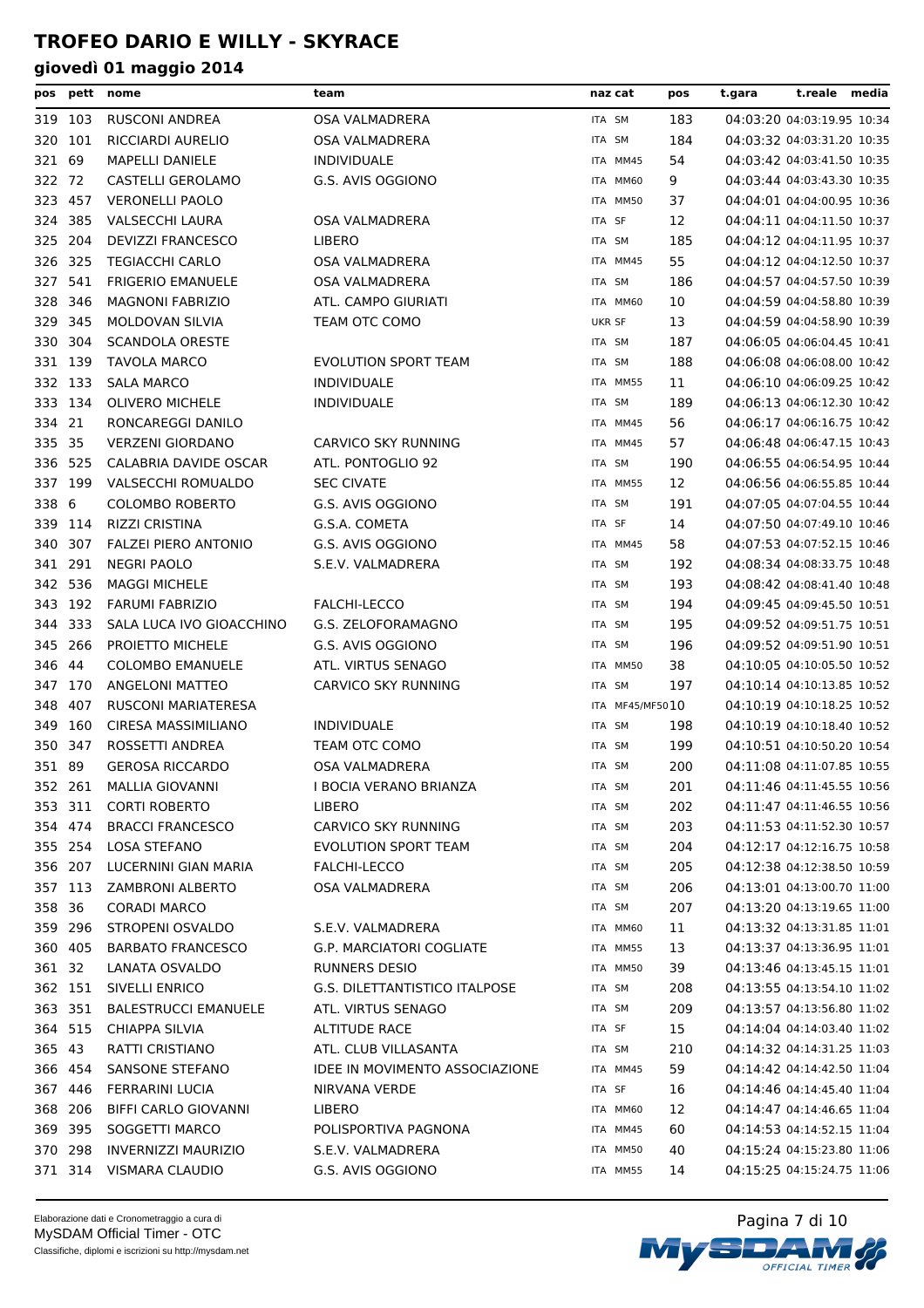| pos    | pett    | nome                      | team                         | naz cat         | pos          | t.gara | t.reale media              |  |
|--------|---------|---------------------------|------------------------------|-----------------|--------------|--------|----------------------------|--|
| 372 22 |         | <b>BURATTI PAOLO</b>      | CARVICO SKY RUNNING          | ITA MM50        | 41           |        | 04:15:53 04:15:52.80 11:07 |  |
|        | 373 150 | DELL'UTRI MARCELLA        | <b>INDIVIDUALE</b>           | ITA SF          | 17           |        | 04:17:08 04:17:07.25 11:10 |  |
| 374    | - 38    | <b>BRAMBILLA DANILO</b>   | CARVICO SKY RUNNING          | ITA SM          | 211          |        | 04:17:28 04:17:28.00 11:11 |  |
| 375    | 507     | <b>GILARDI ANDREA</b>     | <b>SEC CIVATE</b>            | ITA SM          | 212          |        | 04:17:30 04:17:30.00 11:11 |  |
| 376    | 352     | <b>MASCARO RAFFAELE</b>   | CARVICO SKY RUNNING          | ITA MM45        | 61           |        | 04:17:36 04:17:35.85 11:11 |  |
| 377    | 521     | <b>SALA MATTEO</b>        | CARVICO SKY RUNNING          | ITA MM45        | 62           |        | 04:17:36 04:17:35.95 11:11 |  |
| 378    | 100     | PONZONI LORENZO           | OSA VALMADRERA               | ITA MM45        | 63           |        | 04:17:38 04:17:37.40 11:12 |  |
| 379    | 274     | <b>ARRIGONI SIMONE</b>    | G.S. OROBIE                  | ITA SM          | 213          |        | 04:17:53 04:17:52.55 11:12 |  |
| 380    | 240     | <b>EPIS STEFANO</b>       |                              | ITA JM          | 8            |        | 04:17:54 04:17:53.25 11:12 |  |
|        | 381 141 | <b>ZONTA EDOARDO</b>      | TEAM OTC COMO                | ITA SM          | 214          |        | 04:18:15 04:18:14.75 11:13 |  |
| 382 81 |         | <b>CORTI ALESSIO</b>      | OSA VALMADRERA               | ITA SM          | 215          |        | 04:18:51 04:18:50.75 11:15 |  |
| 383    | 10      | CASTELLETTI MAURIZIO      | G.S.A. COMETA                | ITA MM45        | 64           |        | 04:19:09 04:19:08.80 11:16 |  |
|        | 384 165 | <b>GIRONI ANDREA</b>      | ATL. MEDA                    | ITA MM45        | 65           |        | 04:20:01 04:20:00.25 11:18 |  |
| 385    | 465     | <b>CRISTINI NICOLA</b>    | <b>GAZZETTA RUNNERS CLUB</b> | ITA MM45        | 66           |        | 04:20:08 04:20:07.10 11:18 |  |
| 386    | 154     | ARCARA ELISA              | <b>INDIVIDUALE</b>           | ITA SF          | 18           |        | 04:20:44 04:20:44.00 11:20 |  |
| 387    | 406     | <b>MEINARDI FRANCESCO</b> |                              | ITA MM45        | 67           |        | 04:21:01 04:21:00.90 11:20 |  |
| 388    | 355     | RIVA SERGIO DANILO        | G.P. VILLASANTESE            | ITA MM50        | 42           |        | 04:21:17 04:21:16.50 11:21 |  |
| 389    | 354     | <b>VALSECCHI MARCO</b>    | MONZA MARATHON TEAM - A.S.D. | ITA SM          | 216          |        | 04:21:20 04:21:19.85 11:21 |  |
| 390    | 222     | <b>VERLINO FABRIZIO</b>   | OSA VALMADRERA               | ITA JM          | 9            |        | 04:21:22 04:21:21.65 11:21 |  |
|        | 391 234 | <b>MOLTENI ROBERTO</b>    | G.S. AVIS OGGIONO            | ITA MM50        | 43           |        | 04:21:36 04:21:36.50 11:22 |  |
|        | 392 137 | <b>CERVETTO ANDREA</b>    | <b>INDIVIDUALE</b>           | ITA SM          | 217          |        | 04:21:44 04:21:44.00 11:22 |  |
| 393    | 497     | POZZOLI ROBERTO           | G.S.A. COMETA                | ITA SM          | 218          |        | 04:22:02 04:22:01.85 11:23 |  |
|        | 394 105 | SAMA' RICCARDO            | OSA VALMADRERA               | ITA SM          | 219          |        | 04:22:03 04:22:02.25 11:23 |  |
|        | 395 450 | <b>BONALANA GUSTAVO</b>   |                              | ITA MM45        | 68           |        | 04:22:03 04:22:02.25 11:23 |  |
|        | 396 509 | <b>ENCHISI ANGELA</b>     | OSA VALMADRERA               | ITA SF          | 19           |        | 04:22:23 04:22:22.95 11:24 |  |
|        | 397 328 | <b>FUOCO VINCENZO</b>     | <b>AMATORI LECCO</b>         | ITA MM50        | 44           |        | 04:22:39 04:22:38.85 11:25 |  |
| 398    | 410     | <b>BADONI GUIDO</b>       | <b>RUNNERS BERGAMO</b>       | ITA MM50        | 45           |        | 04:22:41 04:22:40.50 11:25 |  |
| 399    | 257     | <b>COLOMBO MICHELE</b>    | <b>INDIVIDUALE</b>           | ITA MM50        | 46           |        | 04:23:04 04:23:04.00 11:26 |  |
|        | 400 126 | <b>CASIRAGHI MARCO</b>    | RUNNERS DESIO                | ITA MM45        | 69           |        | 04:24:10 04:24:09.80 11:29 |  |
|        | 401 534 | <b>SARTORI MASSIMO</b>    | AZZURRA GARBAGNATE M.SE      | ITA MM50        | 47           |        | 04:24:17 04:24:16.75 11:29 |  |
|        | 402 543 | <b>MELACARNE MICHELE</b>  | <b>G.S. MONTESTELLA</b>      | ITA MM55        | 15           |        | 04:24:17 04:24:16.95 11:29 |  |
| 403 51 |         | <b>BINDA ARTURO</b>       | <b>INDIVIDUALE</b>           | ITA MM50        | 48           |        | 04:24:21 04:24:20.55 11:29 |  |
| 404 64 |         | <b>BERTANI FRANCESCO</b>  | <b>INDIVIDUALE</b>           | ITA MM50        | 49           |        | 04:24:28 04:24:27.55 11:29 |  |
| 405 47 |         | <b>TESTA BARBARA</b>      | ATLETICA ALTO GARDA E LEDRO  | ITA SF          | 20           |        | 04:24:30 04:24:29.15 11:29 |  |
|        | 406 503 | MAGLIA GIOVANNA           | OSA VALMADRERA               | ITA MF45/MF5011 |              |        | 04:25:04 04:25:03.15 11:31 |  |
|        | 407 531 | LIZZOLI ALEX              | PREMANA                      | ITA SM          | 220          |        | 04:25:17 04:25:16.80 11:32 |  |
|        | 408 499 | MORO CARLO                | FREE RUNNERS LECCO           | ITA SM          | 221          |        | 04:25:37 04:25:36.85 11:32 |  |
|        | 409 427 | <b>NEGRI STEFANO</b>      | MONZA MARATHON TEAM - A.S.D. | ITA MM45        | 70           |        | 04:27:28 04:27:27.95 11:37 |  |
|        | 410 361 | <b>FUMAGALLI PAOLO</b>    | <b>INDIVIDUALE</b>           | ITA SM          | 222          |        | 04:28:23 04:28:22.20 11:40 |  |
| 411 55 |         | ALBANESE GIANCARLO        | <b>INDIVIDUALE</b>           | ITA SM          | 223          |        | 04:28:41 04:28:40.30 11:40 |  |
|        | 412 376 | <b>GELMINI GIANCARLO</b>  | <b>HAPPY RUNNER CLUB</b>     | ITA SM          | 224          |        | 04:29:00 04:28:59.20 11:41 |  |
|        | 413 532 | LIZZOLI SARA              | PREMANA                      | ITA JF          | $\mathbf{2}$ |        | 04:29:19 04:29:19.00 11:42 |  |
|        | 414 120 | <b>NEGRI MICHELE</b>      | <b>INDIVIDUALE</b>           | ITA SM          | 225          |        | 04:29:38 04:29:37.15 11:43 |  |
|        | 415 409 | <b>ROSSI FRANZ</b>        | ROAD RUNNERS CLUB MILANO     | ITA MM50        | 50           |        | 04:29:49 04:29:48.45 11:43 |  |
|        | 416 544 | <b>BALLARIN SILVIA</b>    | S.E.V. VALMADRERA            | ITA MF45/MF5012 |              |        | 04:30:21 04:30:20.60 11:45 |  |
|        | 417 135 | <b>CIBECCHINI RODOLFO</b> | <b>INDIVIDUALE</b>           | ITA MM60        | 13           |        | 04:31:13 04:31:12.15 11:47 |  |
|        | 418 401 | CHIESA PAOLO              |                              | ITA SM          | 226          |        | 04:32:00 04:31:59.40 11:49 |  |
|        | 419 287 | <b>CORTI GIANLUCA</b>     | FALCHI-LECCO                 | ITA SM          | 227          |        | 04:32:43 04:32:42.20 11:51 |  |
|        | 420 253 | MANDELLI GIUSEPPE         | EVOLUTION SPORT TEAM         | ITA MM60        | 14           |        | 04:33:31 04:33:30.55 11:53 |  |
|        | 421 162 | FILIGURA ALESSANDRO       | FALCHI-LECCO                 | ITA SM          | 228          |        | 04:34:29 04:34:28.80 11:56 |  |
|        | 422 277 | <b>BAZZONI FRANCO</b>     | <b>INDIVIDUALE</b>           | ITA SM          | 229          |        | 04:34:33 04:34:32.85 11:56 |  |
| 423 61 |         | PIVETTI MARCO             | G.S. ZELOFORAMAGNO           | ITA MM55        | 16           |        | 04:34:57 04:34:56.85 11:57 |  |
|        | 424 344 | <b>BRAMATI GIORGIO</b>    | MONZA MARATHON TEAM - A.S.D. | ITA MM50        | 51           |        | 04:35:43 04:35:42.85 11:59 |  |
|        |         |                           |                              |                 |              |        |                            |  |

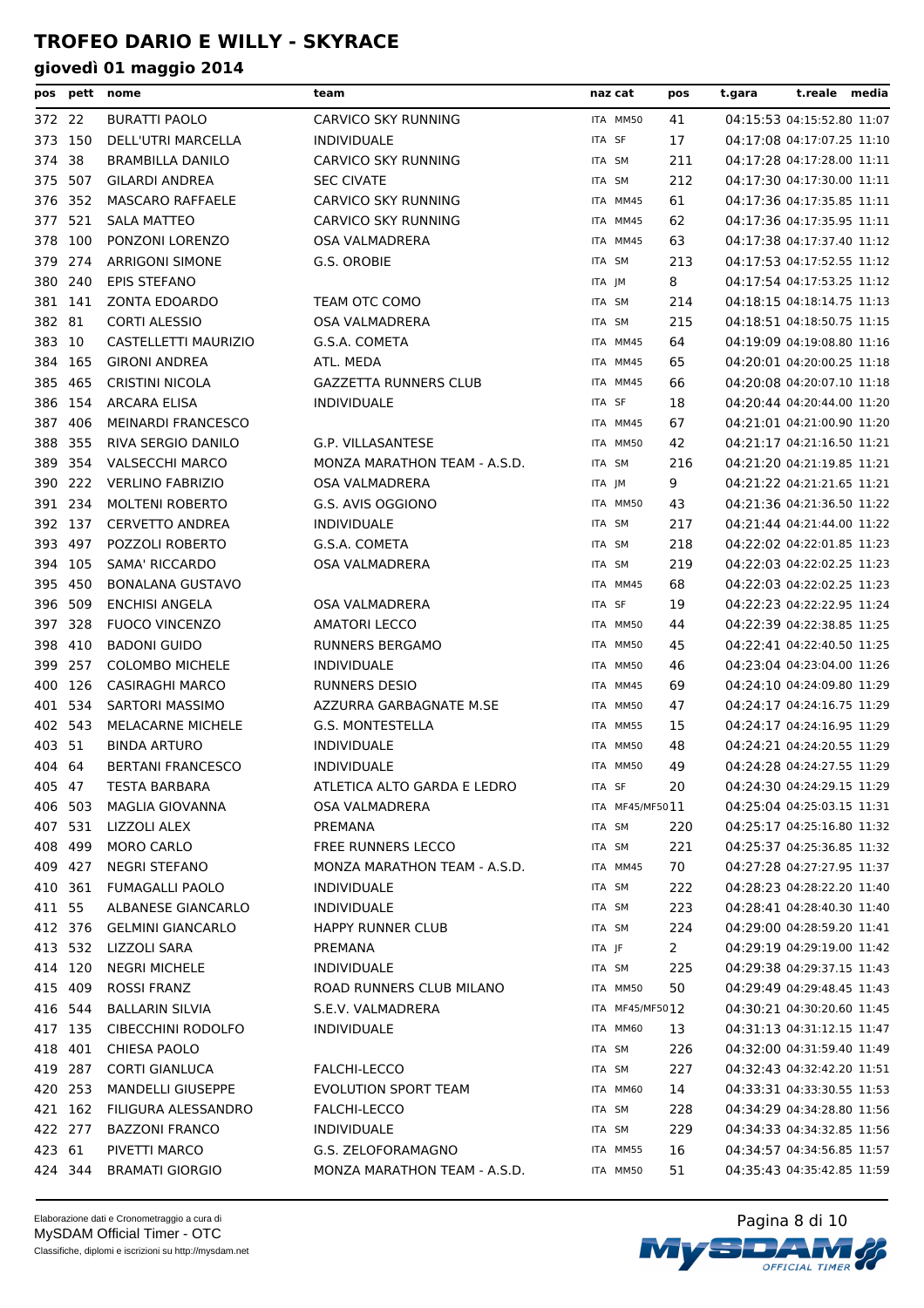| pos     |         | pett nome                  | team                           |        | naz cat         | pos | t.gara | t.reale media              |  |
|---------|---------|----------------------------|--------------------------------|--------|-----------------|-----|--------|----------------------------|--|
| 425 140 |         | MELLI ALESSANDRO           | MONZA MARATHON TEAM - A.S.D.   | ITA SM |                 | 230 |        | 04:35:44 04:35:43.10 11:59 |  |
| 426     | 313     | <b>BIFFI GIAN PAOLO</b>    | G.S. AVIS OGGIONO              |        | ITA MM45        | 71  |        | 04:35:45 04:35:44.25 11:59 |  |
| 427 33  |         | <b>CAITI DINO</b>          | <b>TRIATHLONLECCO</b>          | ITA SM |                 | 231 |        | 04:35:50 04:35:50.50 11:59 |  |
| 428 5   |         | PORTA MASSIMO              | KINO MANA A.S.D.               |        | ITA MM45        | 72  |        | 04:36:28 04:36:27.85 12:01 |  |
| 429     | 538     | <b>TAGLIABUE GIOVANNI</b>  | P.US ACLI GIURIATI P.GARIMOLDI |        | ITA MM60        | 15  |        | 04:36:29 04:36:28.20 12:01 |  |
| 430 164 |         | CASELLA CLAUDIO            | ATL. CLUB VILLASANTA           | ITA SM |                 | 232 |        | 04:36:39 04:36:38.25 12:01 |  |
| 431 241 |         | <b>VISTALLI ERMANDO</b>    |                                |        | ITA MM55        | 17  |        | 04:36:58 04:36:58.00 12:02 |  |
| 432 188 |         | VILLA ANGELO GIUSEPPE      | ATL. CLUB VILLASANTA           |        | ITA MM45        | 73  |        | 04:38:27 04:38:27.50 12:06 |  |
| 433 143 |         | <b>MORATTI CESARE</b>      | <b>RUNNERS DESIO</b>           |        | ITA MM45        | 74  |        | 04:39:02 04:39:01.85 12:07 |  |
| 434 483 |         | VILARDO ALFIA              | A.S.D LUPI D'APPENNINO         |        | ITA MF45/MF5013 |     |        | 04:39:02 04:39:01.85 12:07 |  |
| 435 422 |         | LANDONE ALESSANDRO         | TEAM 3 ESSE ASD                |        | ITA MM45        | 75  |        | 04:39:02 04:39:01.95 12:07 |  |
| 436 252 |         | <b>FUMAGALLI DIEGO</b>     | A.L.S. CREMELLA                |        | ITA MM45        | 76  |        | 04:39:40 04:39:39.80 12:09 |  |
| 437     | 504     | <b>ZULIAN DANIELE</b>      | AMICI DELLO SPORT BRIOSCO-MI   |        | ITA MM60        | 16  |        | 04:39:51 04:39:50.80 12:10 |  |
| 438     | 362     | <b>NEGRI ETTORE</b>        | AMICI DELLO SPORT BRIOSCO-MI   |        | ITA MM45        | 77  |        | 04:40:04 04:40:03.65 12:10 |  |
| 439     | 166     | PANIZ SANDRO               | ATHLETIC TEAM LARIO            |        | ITA MM60        | 17  |        | 04:41:03 04:41:02.70 12:13 |  |
| 440     | 269     | <b>BENAGLIA MARCO</b>      | A.S.D. FO DI PE                |        | ITA MM50        | 52  |        | 04:41:14 04:41:13.70 12:13 |  |
| 441 270 |         | <b>BUTTI CHRISTIAN</b>     | <b>INDIVIDUALE</b>             | ITA SM |                 | 233 |        | 04:42:45 04:42:45.00 12:17 |  |
| 442 396 |         | <b>MEREGALLI FRANCESCO</b> | G.P. VILLASANTESE              |        | ITA MM50        | 53  |        | 04:43:48 04:43:47.30 12:20 |  |
| 443 173 |         | <b>FARINA PAOLO</b>        | <b>CARVICO SKY RUNNING</b>     | ITA SM |                 | 234 |        | 04:43:49 04:43:48.25 12:20 |  |
| 444     | 535     | POLETTI LAURA              | <b>INDIVIDUALE</b>             | ITA SF |                 | 21  |        | 04:43:59 04:43:58.90 12:20 |  |
| 445 225 |         | <b>COLOMBO EGIDIO</b>      | OSA VALMADRERA                 | ITA SM |                 | 235 |        | 04:44:41 04:44:40.30 12:22 |  |
| 446 338 |         | <b>RIGAMONTI MARCO</b>     | <b>INDIVIDUALE</b>             | ITA SM |                 | 236 |        | 04:46:14 04:46:13.70 12:26 |  |
| 447 494 |         | <b>GORNI GIOVANNI</b>      | <b>INDIVIDUALE</b>             |        | ITA MM45        | 78  |        | 04:47:31 04:47:30.40 12:30 |  |
| 448 19  |         | <b>CORTI FRANCESCO</b>     | NIRVANA VERDE                  | ITA SM |                 | 237 |        | 04:47:31 04:47:30.70 12:30 |  |
| 449 210 |         | RIVA DAVIDE CARLO          | <b>LIBERO</b>                  |        | ITA MM45        | 79  |        | 04:47:55 04:47:54.95 12:31 |  |
| 450     | 317     | <b>TENDERINI ANTONIO</b>   | PREMANA                        |        | ITA MM45        | 80  |        | 04:48:25 04:48:24.60 12:32 |  |
| 451     | 511     | <b>FURIATO ENRICO</b>      | ATL. TEAM BRIANZA LISSONE      |        | ITA MM50        | 54  |        | 04:50:01 04:50:00.60 12:36 |  |
| 452 183 |         | LAMESTA GAETANO            | MONZA MARATHON TEAM - A.S.D.   | ITA SM |                 | 238 |        | 04:50:04 04:50:03.50 12:36 |  |
| 453 186 |         | <b>MOIOLI MASSIMO</b>      | I BOCIA VERANO BRIANZA         |        | ITA MM45        | 81  |        | 04:50:09 04:50:08.90 12:36 |  |
| 454 8   |         | MANDELLI CHRISTIAN         | ATL. CLUB VILLASANTA           |        | ITA MM45        | 82  |        | 04:50:16 04:50:15.20 12:37 |  |
| 455 523 |         | ANGELLA MAURIZIO           | TRAIL RUNNING BRESCIA          |        | ITA MM50        | 55  |        | 04:51:39 04:51:38.35 12:40 |  |
| 456 200 |         | LONGHI FLORIANO            | <b>BIGACC DE ELA</b>           |        | ITA MM55        | 18  |        | 04:51:39 04:51:39.50 12:40 |  |
| 457 201 |         | PEROSSI ALESSANDRO         | <b>LIBERO</b>                  |        | ITA SM          | 239 |        | 04:51:54 04:51:53.95 12:41 |  |
|         |         | 458 506 CIVICCHIONI LUCA   | LIBERO                         |        | ITA MM45        | 83  |        | 04:52:57 04:52:56.35 12:44 |  |
| 459 56  |         | PARRAVICINI ROBERTO        | I BOCIA VERANO BRIANZA         |        | ITA MM55        | 19  |        | 04:53:36 04:53:35.30 12:45 |  |
| 460 54  |         | <b>BEDETTI UMBERTO</b>     | INDIVIDUALE                    |        | ITA MM45        | 84  |        | 04:54:23 04:54:22.60 12:47 |  |
| 461 529 |         | USUELLI DAVIDE             | POL. LIB. CERNUSCHESE          | ITA SM |                 | 240 |        | 04:55:44 04:55:43.25 12:51 |  |
| 462 508 |         | <b>CORTI MARCO</b>         | <b>SEC CIVATE</b>              |        | ITA SM          | 241 |        | 04:56:34 04:56:33.95 12:53 |  |
| 463 12  |         | CASARTELLI STEFANO         | <b>GRUPPO BOLETTONE</b>        |        | ITA MM45        | 85  |        | 04:59:00 04:59:00.00 13:00 |  |
| 464 247 |         | <b>SIRONI MICHELE</b>      | MONZA MARATHON TEAM - A.S.D.   | ITA SM |                 | 242 |        | 05:00:18 05:00:17.85 13:03 |  |
| 465 60  |         | <b>TONETTI MASSIMO</b>     | G.S.A. COMETA                  |        | ITA MM50        | 56  |        | 05:00:36 05:00:35.70 13:04 |  |
| 466 152 |         | <b>CANTONI MARCO</b>       |                                | ITA SM |                 | 243 |        | 05:06:19 05:06:18.10 13:19 |  |
| 467 37  |         | PANZERI MATTEO             |                                | ITA SM |                 | 244 |        | 05:06:36 05:06:35.45 13:19 |  |
| 468 7   |         | LOPPI GIULIO               | ATL. CLUB VILLASANTA           | ITA SM |                 | 245 |        | 05:06:39 05:06:38.40 13:19 |  |
| 469 118 |         | COLOMBO EMILIO MARCO       | CARVICO SKY RUNNING            |        | ITA MM50        | 57  |        | 05:06:51 05:06:50.65 13:20 |  |
| 470 400 |         | MILANESI GIAN PAOLO        | <b>U.S. SANGIORGESE</b>        | ITA SM |                 | 246 |        | 05:09:44 05:09:43.80 13:27 |  |
| 471 52  |         | SALA MARCO                 |                                |        | ITA MM50        | 58  |        | 05:09:52 05:09:51.95 13:28 |  |
| 472 468 |         | <b>TRASENTE MICHELE</b>    | <b>MARCIATORI DESIO</b>        |        | ITA MM45        | 86  |        | 05:10:42 05:10:41.50 13:30 |  |
| 473 408 |         | <b>BANFI DANIELA</b>       |                                |        | ITA MF45/MF5014 |     |        | 05:11:20 05:11:19.85 13:32 |  |
| 474 526 |         | <b>MARIANI ENRICO</b>      | ROAD RUNNERS CLUB MILANO       |        | ITA MM55        | 20  |        | 05:11:21 05:11:20.15 13:32 |  |
|         | 475 432 | <b>BERTULETTI ROBERTO</b>  | <b>INDIVIDUALE</b>             |        | ITA MM45        | 87  |        | 05:14:10 05:14:09.90 13:39 |  |
| 476 459 |         | <b>FUMAGALLI ROBERTO</b>   | <b>ATLETICA CINISELLO</b>      |        | ITA MM45        | 88  |        | 05:15:32 05:15:31.10 13:43 |  |
|         | 477 211 | <b>ATZENI LORENZO</b>      | LIBERO                         |        | ITA MM60        | 18  |        | 05:15:46 05:15:45.65 13:43 |  |